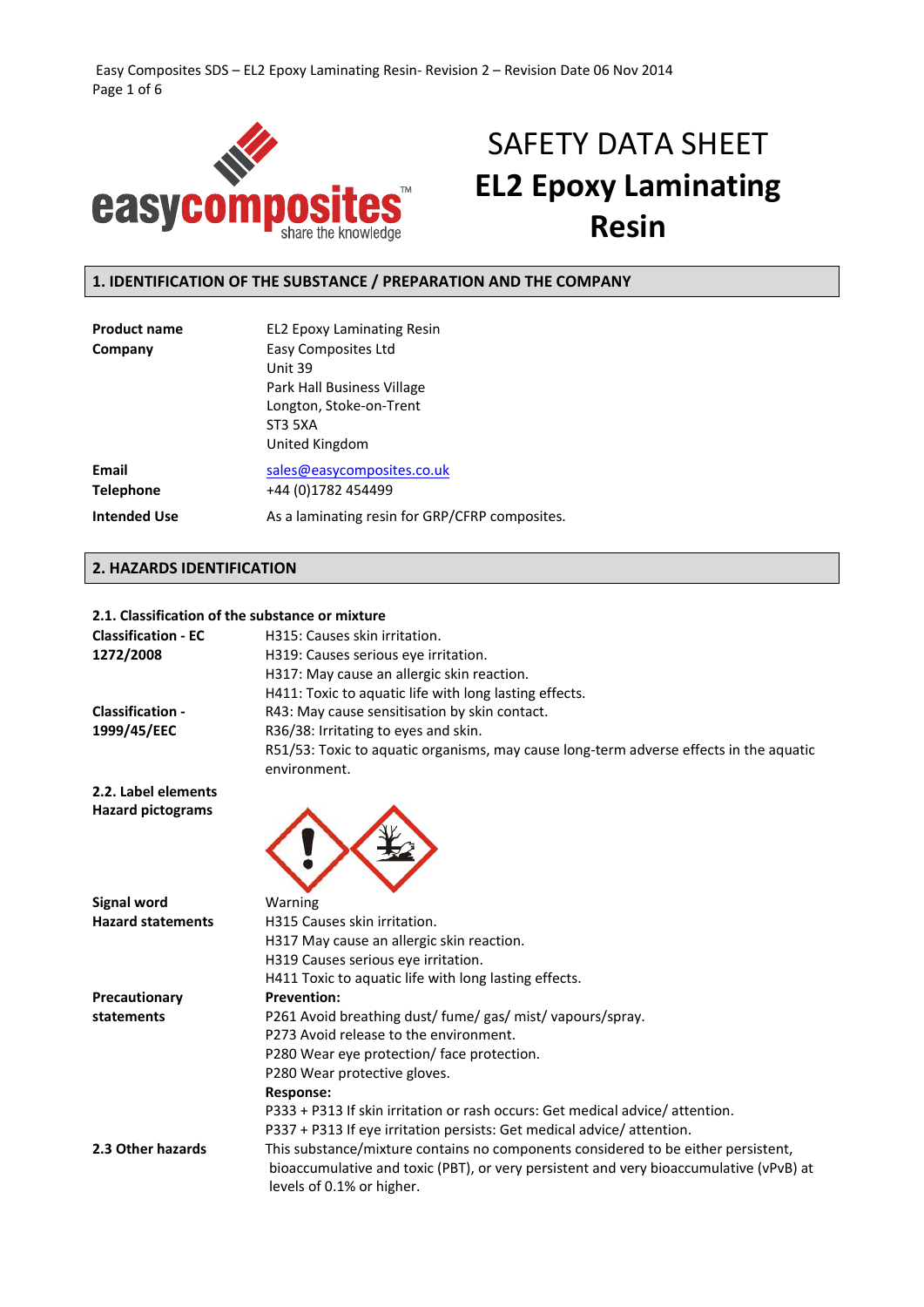## **3. COMPOSITION / INFORMATION ON INGREDIENTS**

| Product/ingredient name                                                                        | CAS-No., EC-No.,<br><b>Registration No.</b> | Conc. %     | 67/548/EEC                      | <b>Classification</b><br>1272/2008 [CLP]                                         |
|------------------------------------------------------------------------------------------------|---------------------------------------------|-------------|---------------------------------|----------------------------------------------------------------------------------|
| bisphenol-A-epichlorhydrin) and<br>epoxy resin (number average<br>molecular weight $\leq$ 700) | 25068-38-6<br>01-2119456619-26              | 50-100      | Xi; R36/38<br>R43<br>N; R51-R53 | Eye Irrit. 2; H319<br>Skin Irrit. 2; H315<br>Skin Sens. 1; H317<br>Aqua. 2; H411 |
| 1,3-Propanediol, 2-ethyl-2-<br>(hydroxymethyl)-, polymer with<br>(chloromethyl) oxirane        | 30499-70-8                                  | $12.5 - 20$ | Xi; R36/38<br>Xi; R43           | Skin Irrit. 2; H315<br>Eye Irrit. 2; H319<br>Skin Sens. 1; H317                  |
| Epichlorohydrinformaldehyde-<br>Phenol polymer number average<br>molecular weight #700         | 9003-36-5                                   | $10-12.5$   | Xi; R36/38<br>R43<br>N; R51/53  | Skin Irrit. 2; H315<br>Eye Irrit. 2; H319<br>Skin Sens. 1; H317<br>Aqua 2; H411  |
| oxirane, monol(C12-14-<br>alkyloxy)methyl]derivs                                               | 68609-97-2<br>271-846-8<br>01-2119485289-22 | $3 - 5$     | Xi; R38<br>R43                  | Skin Irrit. 2; H315<br>Skin Sens. 1; H317                                        |

### **4. FIRST AID MEASURES**

### **4.1 Description of first aid measures**

| General advice          | Keep warm and in a quiet place. Show this safety data sheet to the doctor in attendance.       |
|-------------------------|------------------------------------------------------------------------------------------------|
|                         | Take off all contaminated clothing immediately.                                                |
| If inhaled              | Move to fresh air. Keep patient warm and at rest. If unconscious place in recovery             |
|                         | position and seek medical advice. If symptoms persist, call a physician. If breathing is       |
|                         | irregular or stopped, administer artificial respiration.                                       |
| In case of skin contact | Wash off immediately with soap and plenty of water. Do NOT use solvents or thinners.           |
|                         | If on clothes, remove clothes. If skin irritation persists, call a physician.                  |
| In case of eye contact  | Rinse immediately with plenty of water, also under the eyelids, for at least 15 minutes.       |
|                         | If eye irritation persists, consult a specialist. If easy to do, remove contact lens, if worn. |
| If swallowed            | Keep at rest. Do not induce vomiting without medical advice. Keep respiratory tract            |
|                         | clear. If symptoms persist, call a physician.                                                  |
|                         | 4.2 Most important symptoms and effects, both acute and delayed                                |
| Symptoms                | irritant effects, Redness, sensitising effects                                                 |
|                         | 4.3 Indication of any immediate medical attention and special treatment needed                 |
| Treatment               | No information available.                                                                      |

# **5. FIRE FIGHTING MEASURES**

| 5.1 Extinguishing media                             |                                                                                                                                                                                                                                                                                                                                                                                                                                           |
|-----------------------------------------------------|-------------------------------------------------------------------------------------------------------------------------------------------------------------------------------------------------------------------------------------------------------------------------------------------------------------------------------------------------------------------------------------------------------------------------------------------|
| Suitable media                                      | Foam, Sand, Carbon dioxide (CO2) and Water mist                                                                                                                                                                                                                                                                                                                                                                                           |
| Unsuitable media                                    | Water spray jet                                                                                                                                                                                                                                                                                                                                                                                                                           |
|                                                     | 5.2 Special hazards arising from the substance or mixture                                                                                                                                                                                                                                                                                                                                                                                 |
| <b>Specific hazards during</b>                      | The pressure in sealed containers can increase under the influence of heat. Cool closed                                                                                                                                                                                                                                                                                                                                                   |
| firefighting                                        | containers exposed to fire with water spray.                                                                                                                                                                                                                                                                                                                                                                                              |
| 5.3 Advice for fire-fighters                        |                                                                                                                                                                                                                                                                                                                                                                                                                                           |
| <b>Special protective</b><br>equipment firefighters | In the event of fire, wear self-contained breathing apparatus. Use personal protective<br>equipment.                                                                                                                                                                                                                                                                                                                                      |
| <b>Further information</b>                          | In the event of fire and/or explosion do not breathe fumes. Use extinguishing measures<br>that are appropriate to local circumstances & the surrounding environment.<br>Immediately evacuate personnel to safe areas. Prevent fire extinguishing water from<br>contaminating surface water or the ground water system. Fire residues & contaminated<br>fire extinguishing water must be disposed of in accordance with local regulations. |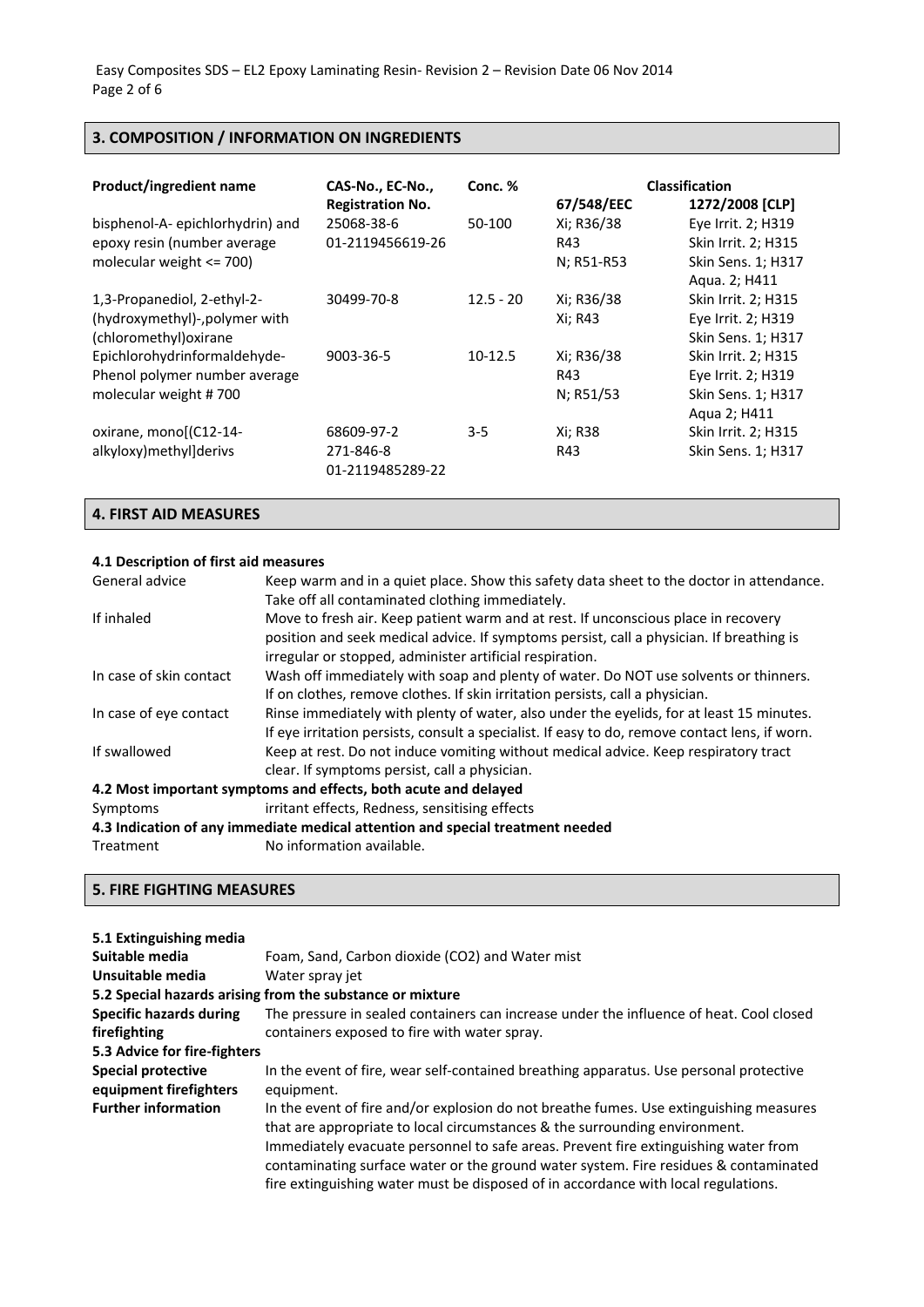# **6. ACCIDENTAL RELEASE MEASURES**

|                                         | 6.1 Personal precautions, protective equipment and emergency procedures                                                                                                                                                                                                                                                                                                                                  |
|-----------------------------------------|----------------------------------------------------------------------------------------------------------------------------------------------------------------------------------------------------------------------------------------------------------------------------------------------------------------------------------------------------------------------------------------------------------|
| Personal precautions                    | Refer to protective measures listed in sections 7 and 8. Evacuate personnel to safe<br>areas. Use personal protective equipment. Ensure adequate ventilation. Inform the<br>responsible authorities in case of gas leakage, or of entry into waterways, soil or drains.                                                                                                                                  |
| <b>6.2 Environmental</b><br>precautions | Do not allow uncontrolled discharge of product into the environment. Try to prevent the<br>material from entering drains or water courses. Local authorities should be advised if<br>significant spillages cannot be contained.                                                                                                                                                                          |
|                                         | 6.3 Methods and material for containment and cleaning up                                                                                                                                                                                                                                                                                                                                                 |
| Methods for cleaning up                 | Soak up with inert absorbent material (e.g. sand, silica gel, acid binder, universal binder,<br>sawdust). Contain spillage, and then collect with non-combustible absorbent material,<br>(e.g. sand, earth, diatomaceous earth, vermiculite) and place in container for disposal<br>according to local / national regulations (see section 13). Pick up and transfer to properly<br>labelled containers. |

**7. HANDLING AND STORAGE**

### **7.1 Precautions for safe handling**

| Advice on safe handling                          | Provide sufficient air exchange and/or exhaust in work rooms. Avoid inhalation,<br>ingestion and contact with skin and eyes. Wear personal protective equipment. Persons<br>with a history of skin sensitisation problems or asthma, allergies, chronic or recurrent<br>respiratory disease should not be employed in any process in which this mixture is being<br>used. |
|--------------------------------------------------|---------------------------------------------------------------------------------------------------------------------------------------------------------------------------------------------------------------------------------------------------------------------------------------------------------------------------------------------------------------------------|
| Advice on protection<br>against fire & explosion | Keep away from open flames, hot surfaces and sources of ignition.                                                                                                                                                                                                                                                                                                         |
| Hygiene measures                                 | Provide adequate ventilation. Wash hands and face before breaks and immediately after                                                                                                                                                                                                                                                                                     |
|                                                  | handling the product.                                                                                                                                                                                                                                                                                                                                                     |
|                                                  | 7.2 Conditions for safe storage, including any incompatibilities                                                                                                                                                                                                                                                                                                          |
| Requirements for                                 | Keep containers tightly closed in a dry, cool and well ventilated place. Keep in properly                                                                                                                                                                                                                                                                                 |
| storage & containers                             | labelled containers.                                                                                                                                                                                                                                                                                                                                                      |
| Advice on common                                 | Keep away from oxidising agents, acid or alkaline materials & amines. Keep product &                                                                                                                                                                                                                                                                                      |
| storage                                          | empty container away from heat & sources of ignition. Keep away from food & drink.                                                                                                                                                                                                                                                                                        |
| Other data                                       | Stable at normal ambient temperature and pressure.                                                                                                                                                                                                                                                                                                                        |

# **8. EXPOSURE CONTROLS / PERSONAL PROTECTION**

### **8.1 Control parameters**

Contains no substances with occupational exposure limit values.

| Derived No Effect Level (DNEL) according to Regulation (EC) No. 1907/2006: |
|----------------------------------------------------------------------------|
|----------------------------------------------------------------------------|

| ingredient name                                                                                 | <b>End Use</b> | <b>Exposure Routes</b> | <b>Effects</b>                                        | Value                 |
|-------------------------------------------------------------------------------------------------|----------------|------------------------|-------------------------------------------------------|-----------------------|
| bisphenol-A-(epichlorhydrin) and<br>epoxy resin (number average<br>molecular weight $\leq$ 700) | Workers        | Skin contact           | Acute systemic effects,<br>Long-term systemic effects | $8,33$ mg/kg          |
|                                                                                                 | Workers        | Inhalation             | Acute systemic effects,<br>Long-term local effects    | 12,25 mg/m3           |
|                                                                                                 | Consumers      | Skin contact           | Acute systemic effects,<br>Long-term systemic effects | $3,571 \text{ mg/kg}$ |
|                                                                                                 | Consumers      | Ingestion              | Acute systemic effects,<br>Long-term systemic effects | $0.75$ mg/kg          |
| oxirane, mono [(C12-14- alkyloxy)<br>methyll derivs                                             | Workers        | Skin contact           | Long-term systemic effects                            | $3.9 \text{ mg/kg}$   |
|                                                                                                 | Workers        | Inhalation             | Long-term systemic effects                            | 13,8 $mg/m3$          |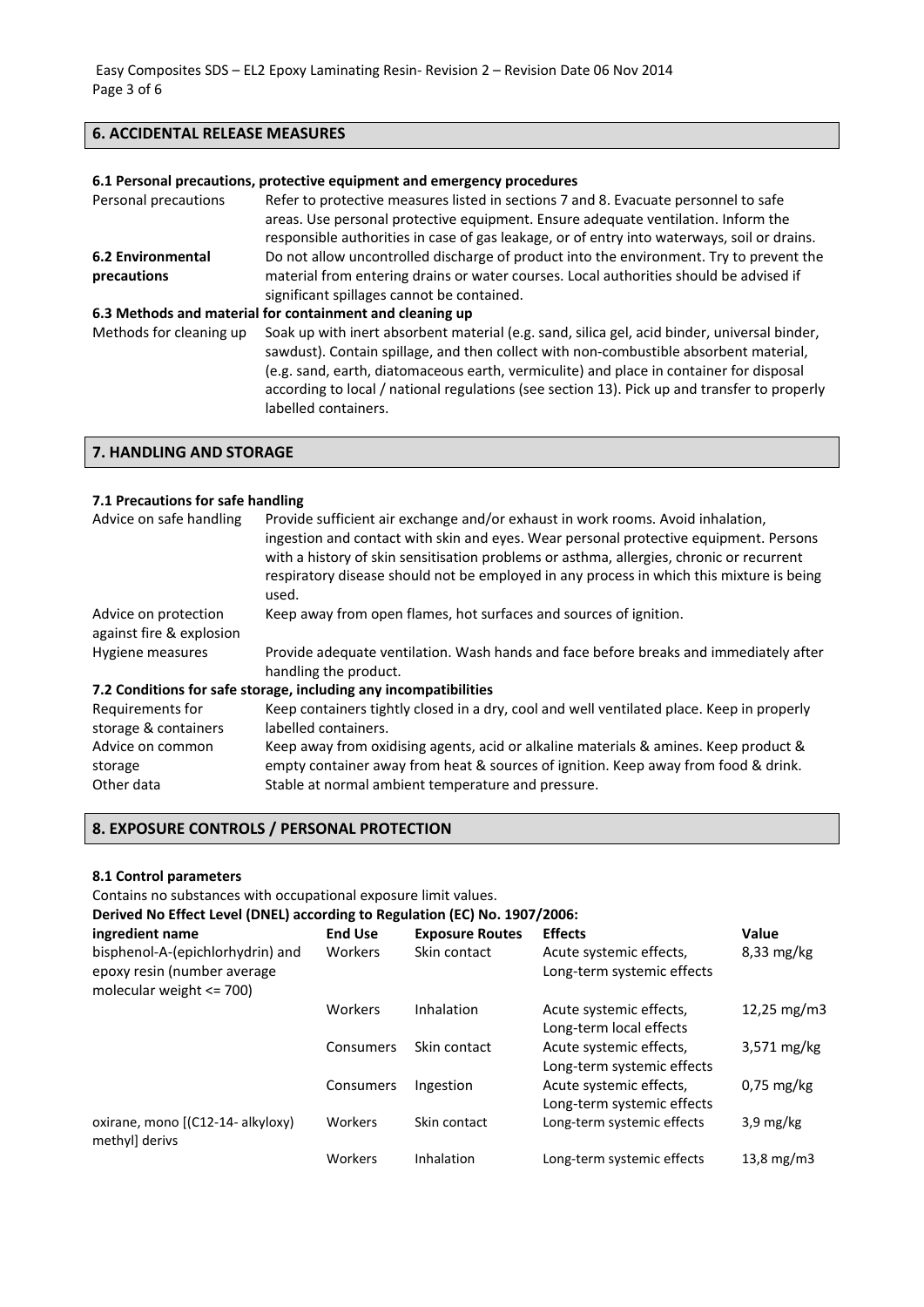Easy Composites SDS – EL2 Epoxy Laminating Resin‐ Revision 2 – Revision Date 06 Nov 2014 Page 4 of 6

| ingredient name                               |                                                                                        | <b>Compartment Detail</b>                                                           | Value                                                                                   |  |
|-----------------------------------------------|----------------------------------------------------------------------------------------|-------------------------------------------------------------------------------------|-----------------------------------------------------------------------------------------|--|
| bisphenol-A- (epichlorhydrin) and epoxy resin |                                                                                        | Fresh water                                                                         | $0,006$ mg/l                                                                            |  |
| (number average molecular weight <= 700)      |                                                                                        |                                                                                     |                                                                                         |  |
|                                               |                                                                                        | Marine water                                                                        | 0,0006 mg/l                                                                             |  |
|                                               |                                                                                        | Intermittent releases                                                               | 0,018 mg/l                                                                              |  |
|                                               |                                                                                        | Sewage treatment plant                                                              | $10$ mg/l                                                                               |  |
|                                               |                                                                                        | Fresh water sediment                                                                | 0,996 mg/kg                                                                             |  |
|                                               |                                                                                        | Marine sediment                                                                     | 0,0996 mg/kg                                                                            |  |
|                                               |                                                                                        | Soil                                                                                | $0,196$ mg/kg                                                                           |  |
| oxirane, mono[(C12-14- alkyloxy)methyl]derivs |                                                                                        | Sewage treatment plant                                                              | $10$ mg/l                                                                               |  |
|                                               |                                                                                        | Fresh water                                                                         | 0,0072 mg/l                                                                             |  |
|                                               |                                                                                        | Marine water                                                                        | 0,00072 mg/l                                                                            |  |
|                                               |                                                                                        | Fresh water sediment                                                                | 66,77 mg/kg                                                                             |  |
|                                               |                                                                                        | Marine sediment                                                                     | 6,677 mg/kg                                                                             |  |
|                                               |                                                                                        | Soil                                                                                | 80,12 mg/kg                                                                             |  |
| 8.2 Exposure controls                         |                                                                                        |                                                                                     |                                                                                         |  |
| <b>Engineering measures</b>                   |                                                                                        | Effective exhaust ventilation system effective ventilation in all processing areas  |                                                                                         |  |
| Personal protective equipment                 |                                                                                        |                                                                                     |                                                                                         |  |
| Eye protection                                |                                                                                        | Do not wear contact lenses. Safety glasses with side-shields conforming to EN166.   |                                                                                         |  |
|                                               |                                                                                        |                                                                                     | Ensure that eyewash stations and safety showers are close to the workstation location.  |  |
| Hand protection Material                      |                                                                                        |                                                                                     | Chemical resistant gloves made of butyl rubber or nitrile rubber category III according |  |
|                                               | to EN 374.                                                                             |                                                                                     |                                                                                         |  |
| Skin and body protection                      | Protective suit                                                                        |                                                                                     |                                                                                         |  |
| Respiratory protection                        |                                                                                        | Use respiratory protection unless adequate local exhaust ventilation is provided or |                                                                                         |  |
|                                               | exposure assessment demonstrates that exposures are within recommended exposure        |                                                                                     |                                                                                         |  |
|                                               | guidelines. In the case of vapour formation use a respirator with an approved filter.  |                                                                                     |                                                                                         |  |
|                                               | Respirator with a vapour filter (EN 141) Apply technical measures to comply with the   |                                                                                     |                                                                                         |  |
|                                               | occupational exposure limits. This should be achieved by a good general extraction and |                                                                                     |                                                                                         |  |
|                                               |                                                                                        | -if practically feasible- by the use of a local exhaust ventilation.                |                                                                                         |  |
| Protective measures                           |                                                                                        | Avoid contact with skin. Wear suitable protective equipment.                        |                                                                                         |  |

### **Predicted No Effect Concentration (PNEC) according to Regulation (EC) No. 1907/2006:**

### **9. PHYSICAL AND CHEMICAL PROPERTIES**

| liquid                      |
|-----------------------------|
| light yellow                |
| slight                      |
| > 200 °C                    |
| 150 °C                      |
| 1,15 g/cm3 (25 °C)          |
| 1.200 - 1.800 mPa.s (25 °C) |
|                             |

### **10. STABILITY AND REACTIVITY**

| 10.1 Reactivity                | Stable under recommended storage conditions.                                         |
|--------------------------------|--------------------------------------------------------------------------------------|
| <b>10.2 Chemical stability</b> | No decomposition if stored and applied as directed.                                  |
| 10.3 Possibility of            | Reacts with the following substances: Bases, Strong oxidizing agents and amines.     |
| hazardous reactions            |                                                                                      |
| <b>10.4 Conditions to</b>      | No decomposition if used as directed.                                                |
| avoid                          |                                                                                      |
| 10.5 Incompatible<br>materials | Incompatible with oxidizing agents.                                                  |
| 10.6 Hazardous                 | This product may release the following: Carbon monoxide, carbon dioxide and unburned |
| decomposition<br>products      | hydrocarbons (smoke).                                                                |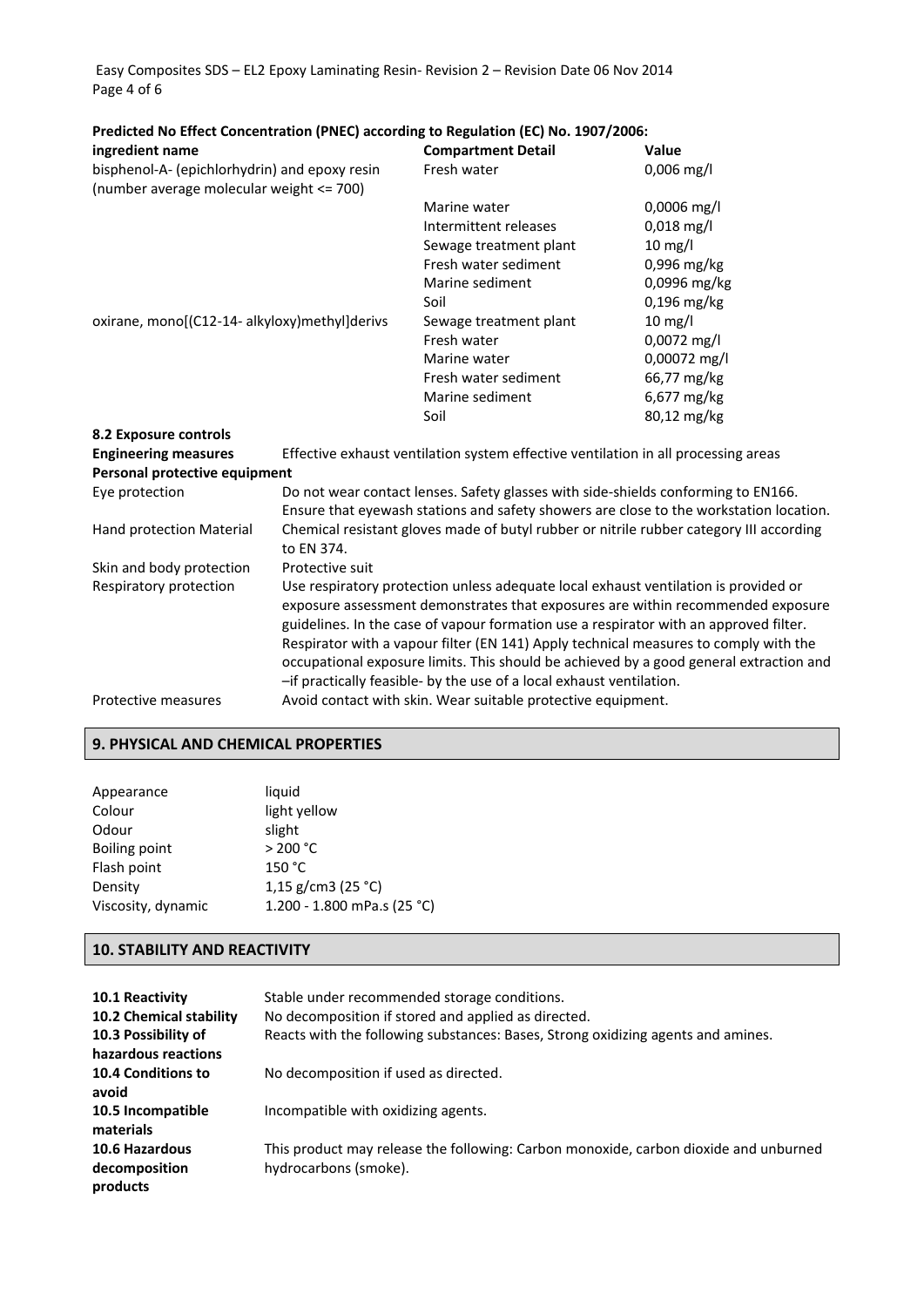### **11. TOXICOLOGICAL INFORMATION**

| <b>Acute toxicity</b><br>ingredient name<br><b>Acute oral toxicity</b>        | <b>Species</b> | <b>Exposure</b> | Method                         | Result                                           | <b>GLP</b> |
|-------------------------------------------------------------------------------|----------------|-----------------|--------------------------------|--------------------------------------------------|------------|
| bisphenol-A-(epichlorhydrin) epoxy resin<br><b>Acute dermal toxicity</b>      | Rat            | LD50            | OECD Test Guideline 420        | $> 2.000$ mg/kg                                  | yes        |
| bisphenol-A-(epichlorhydrin) epoxy resin                                      | Rat            | LD50            | OECD Test Guideline 402        | $> 2.000$ mg/kg                                  | yes        |
| ingredient name<br><b>Skin corrosion/irritation</b>                           | <b>Species</b> | <b>Exposure</b> | Method                         | Result                                           | <b>GLP</b> |
| bisphenol-A-(epichlorhydrin) epoxy resin<br>Respiratory or skin sensitisation | Rabbit         | 4 h             | OECD Test Guideline 404        | Skin irritation                                  | yes        |
| bisphenol-A-(epichlorhydrin) epoxy resin                                      | Mouse          | LLNA            | <b>OECD Test Guideline 429</b> | May cause<br>sensitisation<br>by skin<br>contact | yes        |

# **12. ECOLOGICAL INFORMATION**

| 12.1 Toxicity                                                                         |                            |                          |                  |                  |            |  |
|---------------------------------------------------------------------------------------|----------------------------|--------------------------|------------------|------------------|------------|--|
| bisphenol-A-(epichlorhydrin) and epoxy resin (number average molecular weight <= 700) |                            |                          |                  |                  |            |  |
| <b>Toxicity test</b>                                                                  | Result                     | <b>Exposure</b>          | <b>Test Type</b> | <b>Method</b>    | <b>GLP</b> |  |
| Toxicity to daphnia and                                                               | EC50 (Daphnia (water       | 48 h                     | static test      | <b>OECD Test</b> | yes        |  |
| other aquatic invertebrates                                                           | flea)): $1.7 \text{ mg/l}$ |                          |                  | Guideline 202    |            |  |
| Toxicity to daphnia and                                                               | NOEC: $0,3$ mg/l           | 21d                      | semi-static test | <b>OECD Test</b> | yes        |  |
| other aquatic invertebrates                                                           |                            |                          |                  | Guideline 211    |            |  |
| (Chronic toxicity)                                                                    |                            |                          |                  |                  |            |  |
| 12.2 Persistence and degradability                                                    |                            |                          |                  |                  |            |  |
| bisphenol-A-(epichlorhydrin) and epoxy resin (number average molecular weight <= 700) |                            |                          |                  |                  |            |  |
| <b>Result</b>                                                                         | <b>Method</b>              |                          |                  |                  | <b>GLP</b> |  |
| Not readily biodegradable                                                             |                            | OECD Test Guideline 301F |                  |                  | yes        |  |
| 12.3 Bioaccumulative potential                                                        |                            |                          |                  |                  |            |  |
| No data available                                                                     |                            |                          |                  |                  |            |  |
| 12.4 Mobility in soil                                                                 |                            |                          |                  |                  |            |  |

No data available

### **12.5 Results of PBT and vPvB assessment**

This substance/mixture contains no components considered to be either persistent, bioaccumulative and toxic (PBT), or very persistent and very bioaccumulative (vPvB) at levels of 0.1% or higher.

### **12.6 Other effects**

An environmental hazard cannot be excluded in the event of unprofessional handling or disposal.

| <b>13. DISPOSAL CONSIDERATIONS</b> |
|------------------------------------|
|------------------------------------|

### **13.1 Waste treatment methods**

| <b>Product</b> | In accordance with local and national regulations. Container hazardous when empty.   |
|----------------|--------------------------------------------------------------------------------------|
|                | Do not dispose of with domestic refuse. Do not mix waste streams during collection.  |
| Contaminated   | Empty containers should be taken to an approved waste handling site for recycling or |
| Packaging      | disposal.                                                                            |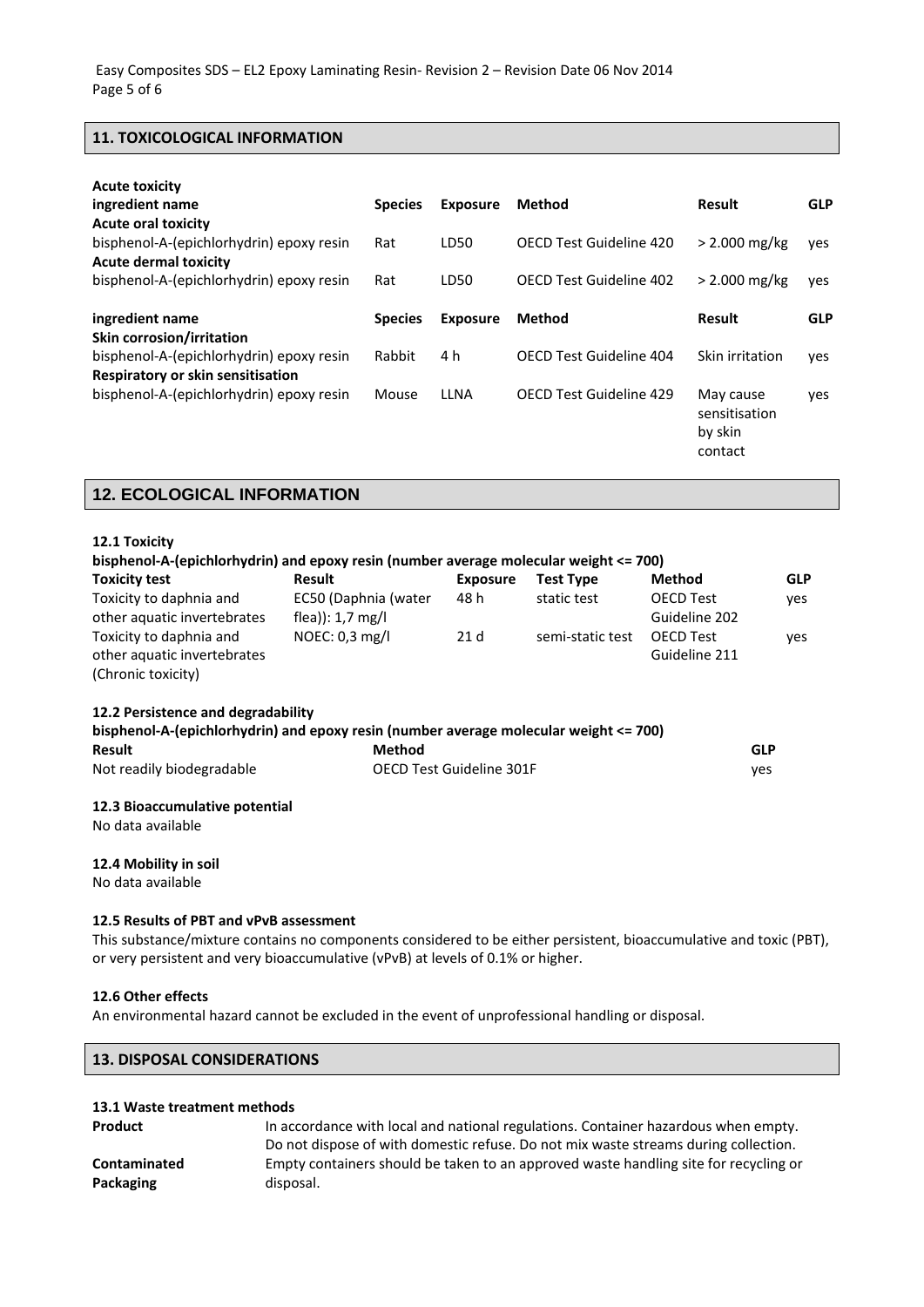## **14. TRANSPORT INFORMATION**

|                                                          | <b>ADR/RID</b>               | <b>IMDG</b>                  | <b>IATA</b>                  |
|----------------------------------------------------------|------------------------------|------------------------------|------------------------------|
| 14.1 UN number                                           | <b>UN 3082</b>               | <b>UN 3082</b>               | <b>UN 3082</b>               |
| 14.2 UN proper                                           | ENVIRONMENTALLY              | ENVIRONMENTALLY              | ENVIRONMENTALLY              |
| shipping name                                            | HAZARDOUS SUBSTANCE,         | <b>HAZARDOUS SUBSTANCE,</b>  | <b>HAZARDOUS SUBSTANCE,</b>  |
|                                                          | LIQUID, N.O.S. (Epoxy resin) | LIQUID, N.O.S. (Epoxy resin) | LIQUID, N.O.S. (Epoxy resin) |
| 14.3 Transport class(es)                                 | 9                            | 9                            | 9                            |
| 14.4 Packing group                                       | Ш                            | Ш                            | Ш                            |
| Labels                                                   | 9                            | 9                            | 9                            |
|                                                          | Class, Code: M6              | EmS Code: F-A, S-F           | Packing Instr (cargo): 964   |
| Hazard ID No                                             | Tunnel Code: E<br>90         |                              | Packing Instr (pass): 964    |
| <b>14.5 Environmental</b>                                | Environmentally hazardous    | Marine pollutant             |                              |
| hazards                                                  |                              |                              |                              |
| <b>14.6 Special precautions for user:</b> Not applicable |                              |                              |                              |

**14.7 Transport in bulk according to Annex II of MARPOL 73/78 and the IBC Code:** Not applicable

### **15. REGULATORY INFORMATION**

|                                                                 | 15.1 Safety, health and environmental regulations/legislation specific for the substance or mixture            |                                             |            |  |
|-----------------------------------------------------------------|----------------------------------------------------------------------------------------------------------------|---------------------------------------------|------------|--|
|                                                                 | REACH - Restrictions on the manufacture, placing on the market                                                 | Not applicable                              |            |  |
|                                                                 | and use of certain dangerous substances, preparations and articles                                             |                                             |            |  |
| (Annex XVII)                                                    |                                                                                                                |                                             |            |  |
| REACH - Candidate List of Substances of Very High Concern for   |                                                                                                                | This product does not contain substances of |            |  |
| Authorisation (Article 59).                                     |                                                                                                                | very high concern                           |            |  |
| REACH - List of substances subject to authorisation (Annex XIV) |                                                                                                                | Not applicable                              |            |  |
|                                                                 | Seveso II - Directive 2003/105/EC amending Council Directive 96/82/EC on the control of major accident hazards |                                             |            |  |
| involving dangerous substances                                  |                                                                                                                | Quantity 1                                  | Quantity 2 |  |
| 9b                                                              | Dangerous for the environment                                                                                  | 200 t                                       | 500 t      |  |
| <b>15.2 Chemical Safety</b>                                     | Not applicable                                                                                                 |                                             |            |  |

**Assessment**

## **16. OTHER INFORMATION**

| <b>Full text of abbreviated</b><br><b>Risk phrases</b> | R36/38<br>R38<br>R43<br><b>R51</b><br>environment. | Irritating to eyes and skin.<br>Irritating to skin.<br>May cause sensitisation by skin contact.<br>Toxic to aquatic organisms.<br>R51/53 Toxic to aquatic organisms, may cause long-term adverse effects in the aquatic |                                                                                            |
|--------------------------------------------------------|----------------------------------------------------|-------------------------------------------------------------------------------------------------------------------------------------------------------------------------------------------------------------------------|--------------------------------------------------------------------------------------------|
|                                                        | R53                                                | May cause long-term adverse effects in the aquatic environment.                                                                                                                                                         |                                                                                            |
| <b>Full text of abbreviated</b>                        | H315                                               | Causes skin irritation.                                                                                                                                                                                                 |                                                                                            |
| <b>Hazard statements</b>                               | H317                                               | May cause an allergic skin reaction.                                                                                                                                                                                    |                                                                                            |
|                                                        | H319                                               | Causes serious eye irritation.                                                                                                                                                                                          |                                                                                            |
|                                                        | H411                                               | Toxic to aquatic life with long lasting effects.                                                                                                                                                                        |                                                                                            |
| <b>Full text of other</b>                              |                                                    | Aquatic Chronic = Chronic aquatic toxicity                                                                                                                                                                              | Eye Irrit. $=$ Eye irritation                                                              |
| abbreviations                                          |                                                    | Skin Irrit. $=$ Skin irritation                                                                                                                                                                                         | Skin Sens. = Skin sensitisation                                                            |
| <b>Further information</b>                             |                                                    | The information supplied in this Safety Data Sheet is designed only as guidance for the                                                                                                                                 |                                                                                            |
|                                                        |                                                    | safe use, storage and handling of the product. This information is correct to the best of                                                                                                                               |                                                                                            |
|                                                        |                                                    | our knowledge and belief at the date of publication however no guarantee is made to its                                                                                                                                 |                                                                                            |
|                                                        |                                                    |                                                                                                                                                                                                                         | accuracy. This information relates only to the specific material designated and may not be |
|                                                        |                                                    | valid for such material used in combination with any other materials or in any other                                                                                                                                    |                                                                                            |
|                                                        | process.                                           |                                                                                                                                                                                                                         |                                                                                            |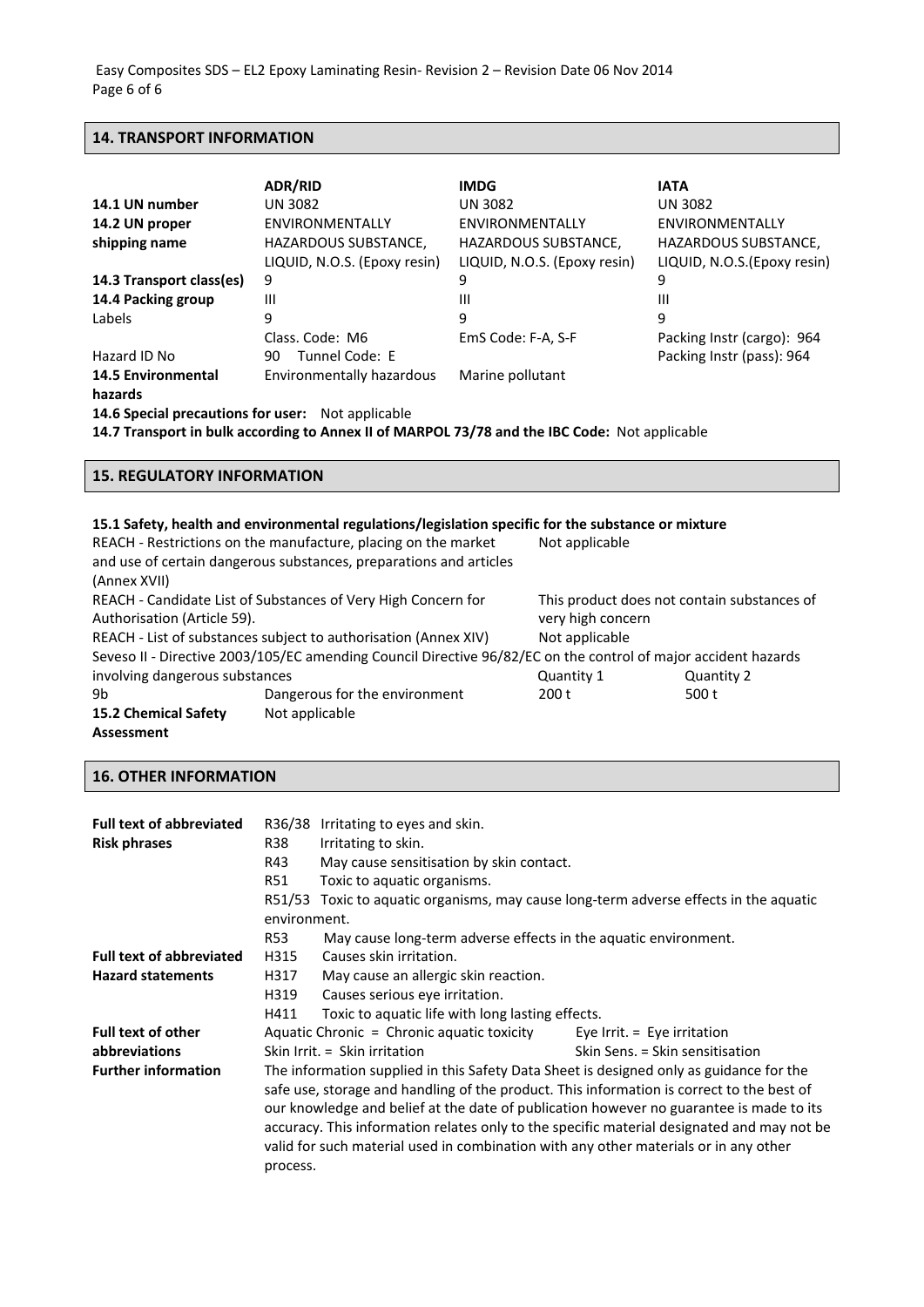**IMPORTANT: THIS DOCUMENT CONTAINS FOR BOTH THE FAST AND SLOW VERSIONS OF THE AT30 HARDENER. FOR THE SLOW HARDENERSCROLL THROUGH THE DOCUMENT TO PAGE (8) ONWARDS.**



# SAFETY DATA SHEET **AT30 EPOXY HARDENER – FAST**

# **1. IDENTIFICATION OF THE SUBSTANCE / PREPARATION AND THE COMPANY**

| <b>Product name</b>       | AT30 Epoxy Hardener - Fast                                                                                           |
|---------------------------|----------------------------------------------------------------------------------------------------------------------|
| Company                   | Easy Composites Ltd<br>Unit 39<br>Park Hall Business Village<br>Longton, Stoke-on-Trent<br>ST3 5XA<br>United Kingdom |
| Email<br><b>Telephone</b> | sales@easycomposites.co.uk<br>+44 (0) 1782 454499                                                                    |
| <b>Intended Use</b>       | Fast Hardener for laminating resin for GRP/CFRP composites.                                                          |

## **2. HAZARDS IDENTIFICATION**

### **2.1. Classification of the substance or mixture**

| ב. ו. טועסטווויענוסוכ טוויט וויס וויסטוויכנווויגנעו ט |                                      |                                                           |
|-------------------------------------------------------|--------------------------------------|-----------------------------------------------------------|
| <b>Classification - EC</b>                            | Acute toxicity, Category 4           | H <sub>302</sub> : Harmful if swallowed.                  |
| 1272/2008                                             | Skin corrosion, Category 1B          | H314: Causes severe skin burns and eye damage.            |
|                                                       | Skin sensitisation, Category 1       | H317: May cause an allergic skin reaction.                |
|                                                       | Reproductive toxicity, Category 2    | H361f: Suspected of damaging fertility.                   |
|                                                       | STOT - single exposure,              |                                                           |
|                                                       | Category 3, Respiratory system       | H335: May cause respiratory irritation.                   |
|                                                       | Chronic aquatic toxicity, Category 2 | H411: Toxic to aquatic life with long lasting effects.    |
| <b>Classification -</b>                               | Corrosive                            | R <sub>34</sub> : Causes burns.                           |
| 1999/45/EEC                                           | Harmful                              | R21/22: Harmful in contact with skin and if<br>swallowed. |
|                                                       | Toxic to Reproduction Category 3     | R62: Possible risk of impaired fertility.                 |
|                                                       | Sensitising                          | R43: May cause sensitisation by skin contact.             |
|                                                       | <b>Irritant</b>                      | R37: Irritating to respiratory system.                    |
| 2.2. Label elements                                   |                                      |                                                           |
| Hazard pictograms                                     |                                      |                                                           |

**Signal word** Danger<br> **Hazard statements** H302

**Harmful if swallowed.** H314 Causes severe skin burns and eye damage. H317 May cause an allergic skin reaction. H335 May cause respiratory irritation.

H361f Suspected of damaging fertility.<br>H411 Toxic to aquatic life with long las Toxic to aquatic life with long lasting effects.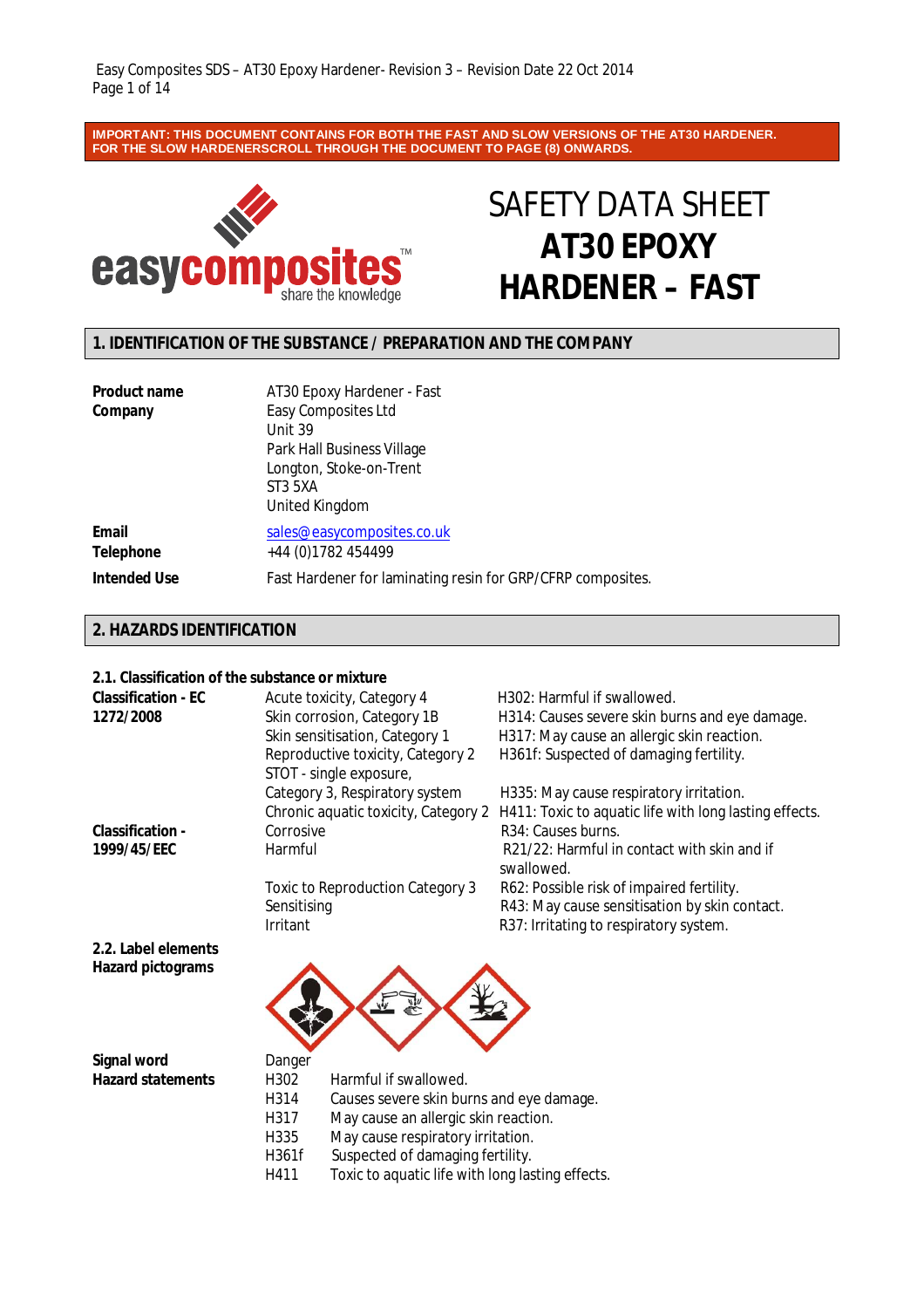Easy Composites SDS – AT30 Epoxy Hardener- Revision 3 – Revision Date 22 Oct 2014 Page 2 of 14

| Precautionary     | <b>Prevention:</b> |                                                                                                                                                                                                          |
|-------------------|--------------------|----------------------------------------------------------------------------------------------------------------------------------------------------------------------------------------------------------|
| statements        | P <sub>201</sub>   | Obtain special instructions before use.                                                                                                                                                                  |
|                   | P280               | Wear protective gloves/ protective clothing/eye protection/ face protection.                                                                                                                             |
|                   | P <sub>281</sub>   | Use personal protective equipment as required.                                                                                                                                                           |
|                   | <b>Response:</b>   |                                                                                                                                                                                                          |
|                   |                    | P303 + P361 + P353 IF ON SKIN (or hair): Remove/ Take off immediately all<br>contaminated clothing. Rinse skin with water/shower.                                                                        |
|                   |                    | P305 + P351 + P338 IF IN EYES: Rinse cautiously with water for several minutes. Remove<br>contact lenses, if present and easy to do. Continue rinsing.                                                   |
|                   | P310               | Immediately call a POISON CENTER or doctor/physician.                                                                                                                                                    |
| 2.3 Other hazards |                    | This substance/mixture contains no components considered to be either persistent,<br>bioaccumulative and toxic (PBT), or very persistent and very bioaccumulative (vPvB) at<br>levels of 0.1% or higher. |

# **3. COMPOSITION / INFORMATION ON INGREDIENTS**

| Product/ingredient name                                                                             | CAS-No., EC-No.,<br><b>Registration No.</b> | Conc. %     | 67/548/EEC                                          | <b>Classification</b><br>1272/2008 [CLP]                                           |
|-----------------------------------------------------------------------------------------------------|---------------------------------------------|-------------|-----------------------------------------------------|------------------------------------------------------------------------------------|
| 1,3-Cyclohexanedimethanamine                                                                        | 2579-20-6<br>219-941-5                      | $30 - 50$   | C: R34<br>Xn; R22                                   | Acute Tox. $4$ ; H302<br>Skin Corr. 1B; H314                                       |
| 3,3-ethylenedioxybis (<br>propylamine)                                                              | 2997-01-5<br>221-067-4                      | $25 - 30$   | $Xn$ ; R21<br>Xi: R43<br>C: R34                     | Acute Tox. 4; H312<br>Skin Corr. 1B; H314<br>Skin Sens. 1; H317                    |
| 4,4'- isopropylidenediphenol                                                                        | 80-05-7<br>201-245-8<br>01-2119529244-43    | $20 - 25$   | Repr.Cat.3; R62<br>Xi; R37-R41<br>R43<br><b>R52</b> | Repr. 2; H361f<br>STOT SE 3; H335<br>Eye Dam. 1; H318<br>Skin Sens. 1; H317        |
| Poly[oxy(methyl-1,2-ethanediyl)],<br>.alpha.-(2-aminomethylethyl)-<br>.omega.-(2-aminomethylethoxy) | 9046-10-0                                   | $12.5 - 20$ | C: R34<br>$Xi$ ; R41<br>R <sub>52</sub> /53         | Aqua Chron 2; H411<br>Skin Corr. 1C;H314<br>Eye Dam. 1; H318<br>Aqua Chron 2; H411 |

# **4. FIRST AID MEASURES**

### **4.1 Description of first aid measures**

| General advice          | Show this safety data sheet to the doctor in attendance. Keep warm and in a quiet place.       |
|-------------------------|------------------------------------------------------------------------------------------------|
|                         | Take off all contaminated clothing immediately.                                                |
| If inhaled              | Move to fresh air. Keep patient warm and at rest. If unconscious place in recovery             |
|                         | position and seek medical advice. If symptoms persist, call a physician. If breathing is       |
|                         | irregular or stopped, administer artificial respiration.                                       |
| In case of skin contact | Wash off immediately with soap and plenty of water. Do NOT use solvents or thinners.           |
|                         | If on clothes, remove clothes. If skin irritation persists, call a physician.                  |
| In case of eye contact  | Rinse immediately with plenty of water, also under the eyelids, for at least 15 minutes.       |
|                         | If eye irritation persists, consult a specialist. If easy to do, remove contact lens, if worn. |
| If swallowed            | Do NOT induce vomiting. If a person vomits when lying on his back, place him in the            |
|                         | recovery position. Call a physician immediately. Give small amounts of water to drink.         |
|                         | 4.2 Most important symptoms and effects, both acute and delayed                                |
| Symptoms                | Corrosive effects, Burns                                                                       |
|                         | 4.3 Indication of any immediate medical attention and special treatment needed                 |
|                         |                                                                                                |

Treatment No information available.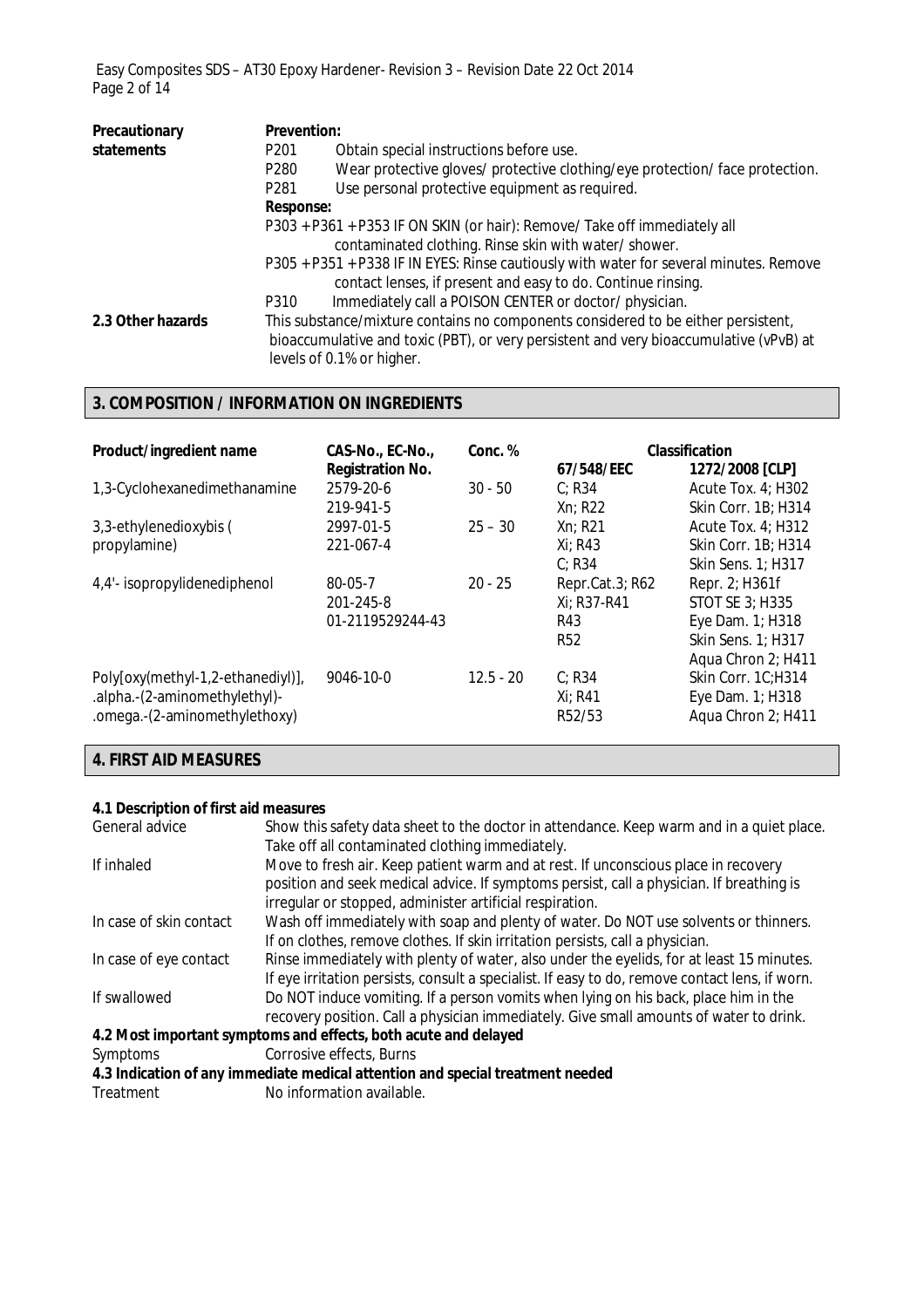# **5. FIRE FIGHTING MEASURES**

| 5.1 Extinguishing media        |                                                                                                                                                                                                                                                                                                                        |
|--------------------------------|------------------------------------------------------------------------------------------------------------------------------------------------------------------------------------------------------------------------------------------------------------------------------------------------------------------------|
| Suitable media                 | Carbon dioxide (CO2), Foam, Dry powder, Water mist                                                                                                                                                                                                                                                                     |
| Unsuitable media               | None known.                                                                                                                                                                                                                                                                                                            |
|                                | 5.2 Special hazards arising from the substance or mixture                                                                                                                                                                                                                                                              |
| <b>Specific hazards during</b> | The pressure in sealed containers can increase under the influence of heat. Cool closed                                                                                                                                                                                                                                |
| firefighting                   | containers exposed to fire with water spray. Hazardous decomposition products formed                                                                                                                                                                                                                                   |
|                                | under fire conditions.                                                                                                                                                                                                                                                                                                 |
| 5.3 Advice for fire-fighters   |                                                                                                                                                                                                                                                                                                                        |
| Special protective             | In the event of fire, wear self-contained breathing apparatus. Use personal protective                                                                                                                                                                                                                                 |
| equipment firefighters         | equipment.                                                                                                                                                                                                                                                                                                             |
| <b>Further information</b>     | In the event of fire and/or explosion do not breathe fumes. Use extinguishing measures<br>that are appropriate to local circumstances & the surrounding environment.<br>Immediately evacuate personnel to safe areas. Prevent fire extinguishing water from<br>contaminating surface water or the ground water system. |

# **6. ACCIDENTAL RELEASE MEASURES**

# **6.1 Personal precautions, protective equipment and emergency procedures**

| Personal precautions    | Refer to protective measures listed in sections 7 and 8. Evacuate personnel to safe<br>areas. Use personal protective equipment. Ensure adequate ventilation. Inform the<br>responsible authorities in case of gas leakage, or of entry into waterways, soil or drains.                                                                                                                                  |
|-------------------------|----------------------------------------------------------------------------------------------------------------------------------------------------------------------------------------------------------------------------------------------------------------------------------------------------------------------------------------------------------------------------------------------------------|
| 6.2 Environmental       | Do not allow uncontrolled discharge of product into the environment. Try to prevent the                                                                                                                                                                                                                                                                                                                  |
| precautions             | material from entering drains or water courses. Local authorities should be advised if                                                                                                                                                                                                                                                                                                                   |
|                         | significant spillages cannot be contained.                                                                                                                                                                                                                                                                                                                                                               |
|                         | 6.3 Methods and material for containment and cleaning up                                                                                                                                                                                                                                                                                                                                                 |
| Methods for cleaning up | Soak up with inert absorbent material (e.g. sand, silica gel, acid binder, universal binder,<br>sawdust). Contain spillage, and then collect with non-combustible absorbent material,<br>(e.g. sand, earth, diatomaceous earth, vermiculite) and place in container for disposal<br>according to local / national regulations (see section 13). Pick up and transfer to properly<br>labelled containers. |

# **7. HANDLING AND STORAGE**

# **7.1 Precautions for safe handling**

| Advice on safe handling                                                                  | Provide sufficient air exchange and/or exhaust in work rooms. Avoid inhalation,<br>ingestion and contact with skin and eyes. Wear personal protective equipment. Persons<br>with a history of skin sensitisation problems or asthma, allergies, chronic or recurrent<br>respiratory disease should not be employed in any process in which this mixture is being<br>used. |
|------------------------------------------------------------------------------------------|---------------------------------------------------------------------------------------------------------------------------------------------------------------------------------------------------------------------------------------------------------------------------------------------------------------------------------------------------------------------------|
| Advice on protection<br>against fire & explosion                                         | Keep away from open flames, hot surfaces and sources of ignition.                                                                                                                                                                                                                                                                                                         |
| Hygiene measures                                                                         | Provide adequate ventilation. Wash hands and face before breaks and immediately after<br>handling the product.                                                                                                                                                                                                                                                            |
|                                                                                          | 7.2 Conditions for safe storage, including any incompatibilities                                                                                                                                                                                                                                                                                                          |
| Requirements for<br>storage & containers<br>Further information on<br>storage conditions | Keep containers tightly closed in a dry, cool and well ventilated place. Keep in properly<br>labelled containers. To maintain product quality, do not store in heat or direct sunlight.<br>Protect from moisture                                                                                                                                                          |
| Advice on common<br>storage                                                              | Keep away from isocyanates. Do not store near acids. Keep away from oxidizing agents.                                                                                                                                                                                                                                                                                     |
| Other data                                                                               | Stable at normal ambient temperature and pressure.                                                                                                                                                                                                                                                                                                                        |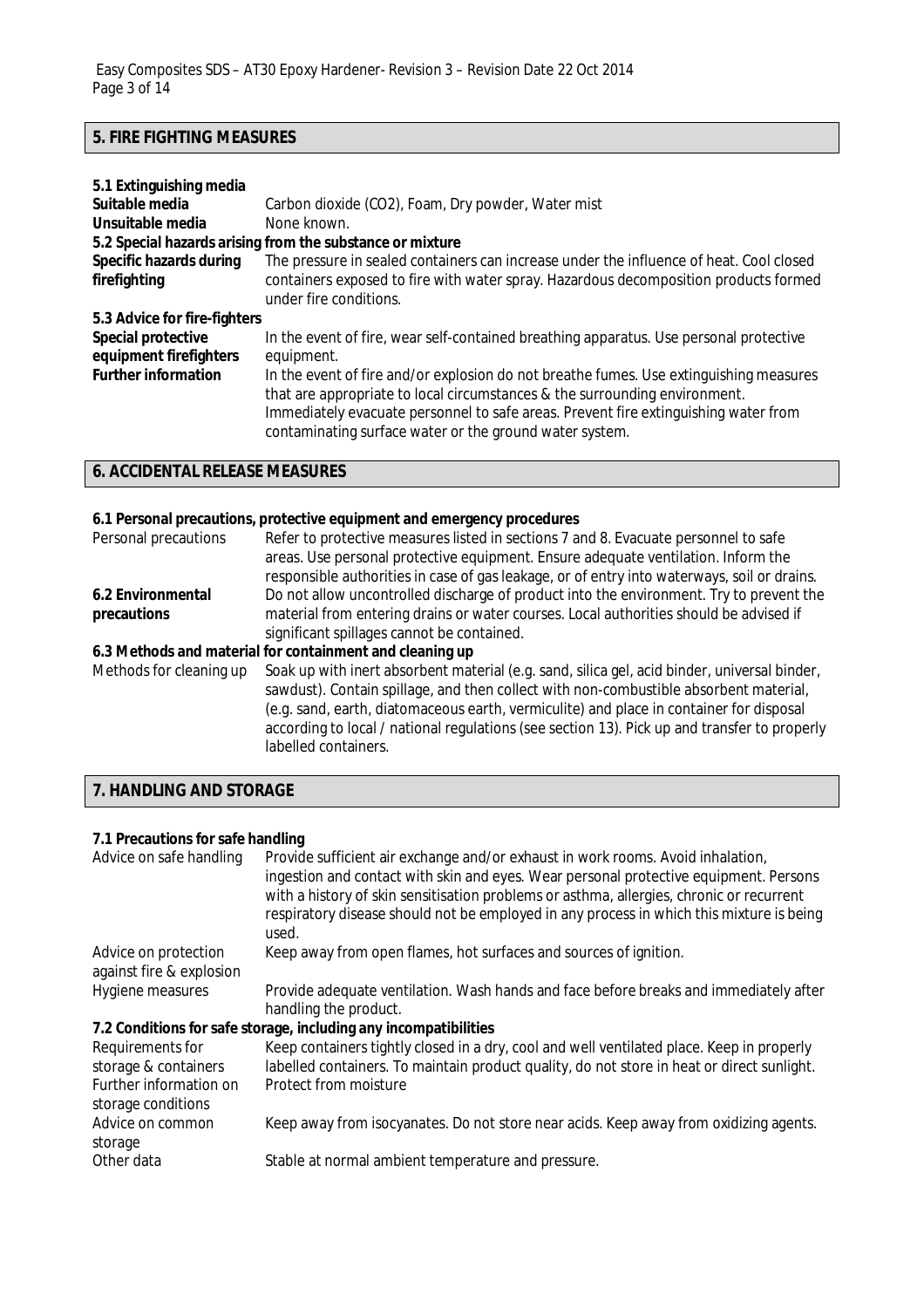# **8. EXPOSURE CONTROLS / PERSONAL PROTECTION**

| 8.1 Control parameters Occupational Exposure Limits                                          |                                                                                     |                                   |                                                                                                                                  |                            |  |
|----------------------------------------------------------------------------------------------|-------------------------------------------------------------------------------------|-----------------------------------|----------------------------------------------------------------------------------------------------------------------------------|----------------------------|--|
| <b>Components</b>                                                                            | CAS-No.                                                                             | Value type                        | <b>Control parameters</b>                                                                                                        | <b>Basis</b>               |  |
| 4,4'-isopropylidenediphenol                                                                  | 80-05-7                                                                             | TWA (inhalable dust)              | 10 mg/m3                                                                                                                         | GB EH40                    |  |
| Further information                                                                          |                                                                                     |                                   | Where no specific short-term exposure limit is listed, a figure three times the                                                  |                            |  |
|                                                                                              |                                                                                     | long-term exposure should be used |                                                                                                                                  |                            |  |
|                                                                                              |                                                                                     | TWA (Inhalable dust)              | 10 mg/m3                                                                                                                         | 2009/161/EU                |  |
| Further information                                                                          | Indicative                                                                          |                                   |                                                                                                                                  |                            |  |
| Derived No Effect Level (DNEL) according to Regulation (EC) No. 1907/2006:                   |                                                                                     |                                   |                                                                                                                                  |                            |  |
| ingredient name                                                                              | <b>End Use</b>                                                                      | <b>Exposure Routes</b>            | <b>Effects</b>                                                                                                                   | Value                      |  |
| 4,4'-isopropylidenediphenol                                                                  | Consumers                                                                           | Inhalation                        | Acute local effects                                                                                                              | $5$ mg/m $3$               |  |
|                                                                                              | Consumers                                                                           | Inhalation                        | Acute systemic effects                                                                                                           | $5 \text{ mg/m}$           |  |
|                                                                                              | Consumers                                                                           | Inhalation                        | Long-term local effects                                                                                                          | $5 \text{ mg/m}$           |  |
|                                                                                              | Consumers<br>Consumers                                                              | Ingestion<br>Inhalation           | Long-term systemic effects<br>Long-term systemic effects                                                                         | $0,05$ mg/kg<br>0,25 mg/m3 |  |
|                                                                                              | Consumers                                                                           | Skin contact                      | Long-term systemic effects                                                                                                       | $0.7$ mg/kg                |  |
|                                                                                              | Workers                                                                             | Inhalation                        | Acute local effects                                                                                                              | 10 mg/m3                   |  |
|                                                                                              | Workers                                                                             | Inhalation                        | Acute systemic effects                                                                                                           | 10 mg/m3                   |  |
|                                                                                              | Workers                                                                             | Inhalation                        | Long-term local effects                                                                                                          | 10 mg/m3                   |  |
|                                                                                              | Workers                                                                             | Inhalation                        | Long-term systemic effects                                                                                                       | 10 mg/m3                   |  |
|                                                                                              | Workers                                                                             | Skin contact                      | Long-term systemic effects                                                                                                       | $1,4$ mg/kg                |  |
| Poly[oxy(methyl-1,2-ethanediyl)], .alpha.-(2-aminomethylethyl)-.omega.-(2-aminomethylethoxy) |                                                                                     |                                   |                                                                                                                                  |                            |  |
|                                                                                              | Workers                                                                             | Skin contact                      | Long-term systemic effects                                                                                                       | $2,5$ mg/kg                |  |
|                                                                                              | Workers                                                                             | Skin contact                      | Long-term local effects                                                                                                          | 0,623 g/cm2                |  |
|                                                                                              | Consumers                                                                           | Skin contact                      | Long-term systemic effects                                                                                                       | 1,25 mg/kg                 |  |
|                                                                                              | Consumers                                                                           | Skin contact                      | Long-term local effects                                                                                                          | 0,311mg/cm2                |  |
|                                                                                              | Consumers                                                                           | Ingestion                         | Long-term systemic effects                                                                                                       | $0,04$ mg/kg               |  |
| Predicted No Effect Concentration (PNEC) according to Regulation (EC) No. 1907/2006:         |                                                                                     |                                   |                                                                                                                                  |                            |  |
| ingredient name                                                                              |                                                                                     | <b>Compartment Detail</b>         | Value                                                                                                                            |                            |  |
| 4,4'-isopropylidenediphenol                                                                  |                                                                                     | Fresh water                       | 0,018 mg/l                                                                                                                       |                            |  |
|                                                                                              |                                                                                     | Intermittent releases             | $0,01$ mg/l                                                                                                                      |                            |  |
|                                                                                              |                                                                                     | Marine water                      | 0,016 mg/l                                                                                                                       |                            |  |
|                                                                                              |                                                                                     | Fresh water sediment              | $2,2$ mg/kg                                                                                                                      |                            |  |
|                                                                                              |                                                                                     | Marine sediment                   | $0,44$ mg/kg                                                                                                                     |                            |  |
| Poly[oxy(methyl-1,2-ethanediyl)], .alpha.-(2-aminomethylethyl)-.omega.-(2 aminomethylethoxy) |                                                                                     | Fresh water                       | 0,015 mg/l                                                                                                                       |                            |  |
|                                                                                              |                                                                                     | Marine water                      | 0,0143 mg/l                                                                                                                      |                            |  |
|                                                                                              |                                                                                     | Fresh water sediment              | 0,132 mg/kg                                                                                                                      |                            |  |
|                                                                                              |                                                                                     | Marine sediment                   | 0,125 mg/kg                                                                                                                      |                            |  |
|                                                                                              |                                                                                     | Soil                              | 0,0176 mg/kg                                                                                                                     |                            |  |
|                                                                                              |                                                                                     | Intermittent releases             | $0,15$ mg/l                                                                                                                      |                            |  |
|                                                                                              |                                                                                     | Sewage treatment plant            | $7,5$ mg/l                                                                                                                       |                            |  |
| 8.2 Exposure controls                                                                        |                                                                                     |                                   |                                                                                                                                  |                            |  |
| <b>Engineering measures</b>                                                                  |                                                                                     |                                   | Effective exhaust ventilation system, effective ventilation in all processing areas                                              |                            |  |
| Eye protection                                                                               |                                                                                     |                                   | Safety glasses with side-shields conforming to EN166. Do not wear contact lenses.                                                |                            |  |
|                                                                                              |                                                                                     |                                   | Ensure that eyewash stations and safety showers are close to the workstation location.                                           |                            |  |
| Hand protection Material                                                                     |                                                                                     |                                   | Chemical resistant gloves made of butyl rubber or nitrile rubber category III according                                          |                            |  |
|                                                                                              | to EN 374.                                                                          |                                   |                                                                                                                                  |                            |  |
| Skin and body protection                                                                     | Protective suit                                                                     |                                   |                                                                                                                                  |                            |  |
| Respiratory protection                                                                       | Use respirator when performing operations involving potential exposure to vapour of |                                   |                                                                                                                                  |                            |  |
|                                                                                              |                                                                                     |                                   | the product. The filter class for the respirator must be suitable for the maximum                                                |                            |  |
|                                                                                              |                                                                                     |                                   | expected contaminant concentration (gas/vapour/aerosol/particulates) that may arise                                              |                            |  |
|                                                                                              |                                                                                     |                                   | when handling the product. If this concentration is exceeded, self contained breathing                                           |                            |  |
| Protective measures                                                                          |                                                                                     |                                   | apparatus must be used. Respirator with a vapour filter (EN 141)<br>Avoid contact with skin. Wear suitable protective equipment. |                            |  |
|                                                                                              |                                                                                     |                                   |                                                                                                                                  |                            |  |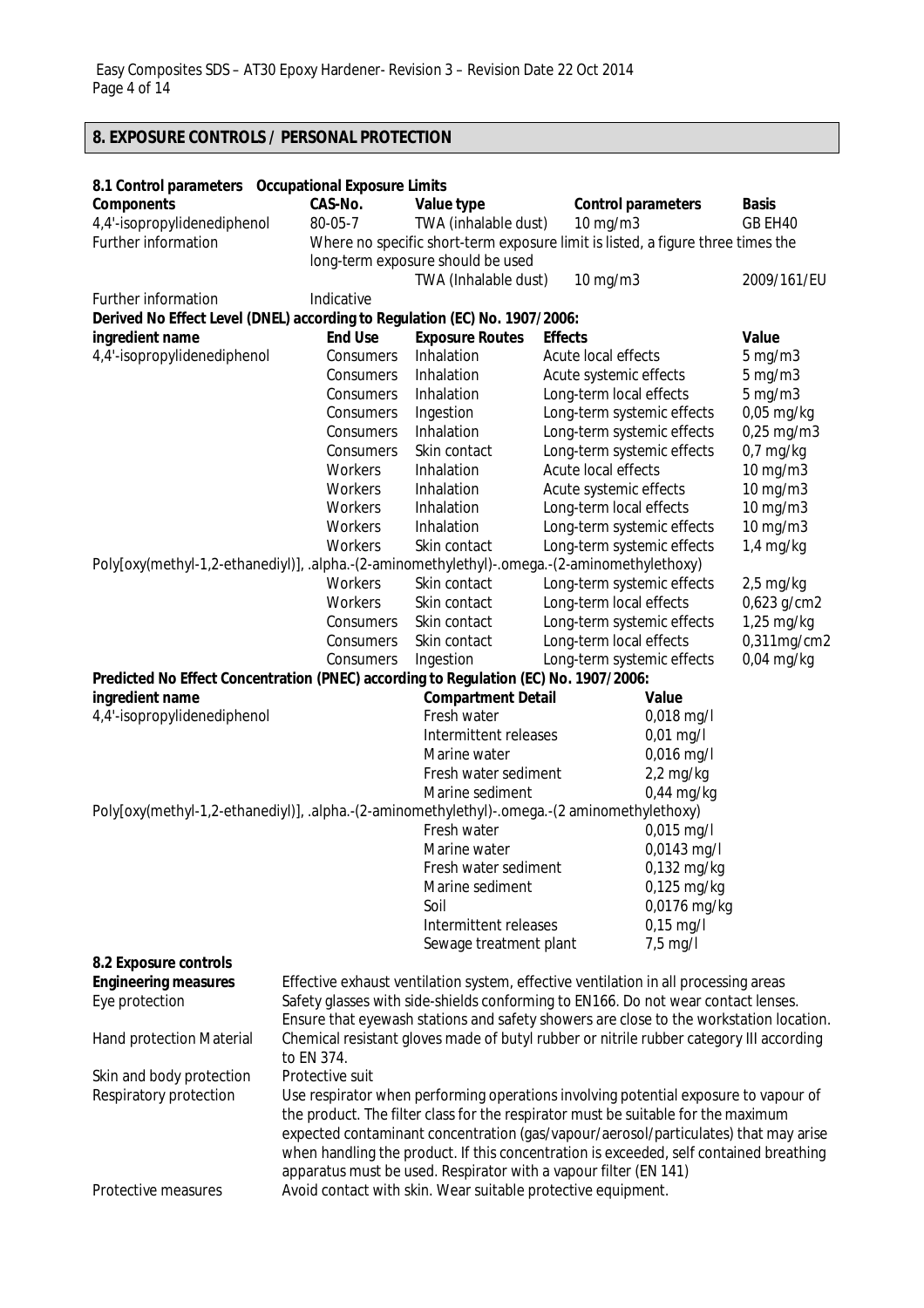### **9. PHYSICAL AND CHEMICAL PROPERTIES**

| Appearance           | liquid                |
|----------------------|-----------------------|
| Colour               | light yellow          |
| <b>Odour</b>         | ammoniacal            |
| <b>Boiling point</b> | $>150$ °C             |
| <b>Flash point</b>   | 100 °C                |
| <b>Density</b>       | 1,04 g/cm3 (25 °C)    |
| Viscosity, dynamic   | 30 - 80 mPa.s (25 °C) |

# **10. STABILITY AND REACTIVITY**

| 10.1 Reactivity<br>10.2 Chemical stability<br>10.3 Possibility of | Stable under recommended storage conditions.<br>No decomposition if stored and applied as directed.<br>Reacts with the following substances: Acids, Strong oxidizing agents. |
|-------------------------------------------------------------------|------------------------------------------------------------------------------------------------------------------------------------------------------------------------------|
| hazardous reactions                                               |                                                                                                                                                                              |
| 10.4 Conditions avoid                                             | No decomposition if used as directed.                                                                                                                                        |
| 10.5 Incomp. materials                                            | Strong acids, Strong oxidizing agents                                                                                                                                        |
| 10.6 Haz. Decomp.                                                 | This product may release the following: Nitrogen oxides (NOx), Carbon monoxide,<br>Carbon dioxide (CO2)                                                                      |

# **11. TOXICOLOGICAL INFORMATION**

| <b>Acute toxicity</b>                      |                |                 |                                |                    |            |
|--------------------------------------------|----------------|-----------------|--------------------------------|--------------------|------------|
| ingredient name                            | <b>Species</b> | <b>Exposure</b> | <b>Method</b>                  | <b>Result</b>      | <b>GLP</b> |
| <b>Acute oral toxicity</b>                 |                |                 | Calculation method             | $1.250$ mg/kg      |            |
| Poly[oxy(methyl-1,2-ethanediyl)], .alpha.- | Rat            | LD50            | <b>OECD Test Guideline 401</b> | 2.885,3 mg/kg      | yes        |
| (2-aminomethylethyl)-.omega.-(2-           |                |                 |                                |                    |            |
| aminomethylethoxy)                         |                |                 |                                |                    |            |
| <b>Acute dermal toxicity</b>               |                |                 | Calculation method             | $> 2.000$ mg/kg    |            |
| Poly[oxy(methyl-1,2-ethanediyl)], .alpha.- | Rabbit         | LD50            | <b>OECD Test Guideline 402</b> | 2.979,7 mg/kg      | yes        |
| (2-aminomethylethyl)-.omega.-(2-           |                |                 |                                |                    |            |
| aminomethylethoxy)                         |                |                 |                                |                    |            |
| <b>Skin corrosion/irritation</b>           |                |                 |                                |                    |            |
| 4,4'-isopropylidenediphenol                | Rabbit         |                 | OECD Test Guideline 404        | No skin irritation | yes        |
| Poly[oxy(methyl-1,2-ethanediyl)], .alpha.- | Rabbit         |                 | <b>OECD Test Guideline 404</b> | Corrosive          |            |
| (2-aminomethylethyl)-.omega.-(2-           |                |                 |                                |                    |            |
| aminomethylethoxy)                         |                |                 |                                |                    |            |
| Serious eye damage/eye irritation          |                |                 |                                |                    |            |
| 4,4'-isopropylidenediphenol                | Rabbit         |                 | OECD Test Guideline 405        | Risk of serious    | yes        |
|                                            |                |                 |                                | damage to eyes     |            |
| ingredient name                            | <b>Species</b> | <b>Exposure</b> | <b>Method</b>                  | <b>Result</b>      | <b>GLP</b> |
| Poly[oxy(methyl-1,2-ethanediyl)], .alpha.- |                |                 | <b>OECD Test Guideline 405</b> | Risk of serious    |            |
| (2-aminomethylethyl)-.omega.-(2-           |                |                 |                                | damage to eyes     |            |
| aminomethylethoxy)                         |                |                 |                                |                    |            |

# **12. ECOLOGICAL INFORMATION**

| 12.1 Toxicity<br>4,4'-isopropylidenediphenol |                |          |                   |                         |            |
|----------------------------------------------|----------------|----------|-------------------|-------------------------|------------|
| <b>Toxicity test</b>                         | <b>Result</b>  | Exposure | <b>Test Type</b>  | <b>Method</b>           | <b>GLP</b> |
| Toxicity to fish                             | $LC509,4$ mg/l | 96 h     | flow-through test | OECD Test Guideline 203 | ves        |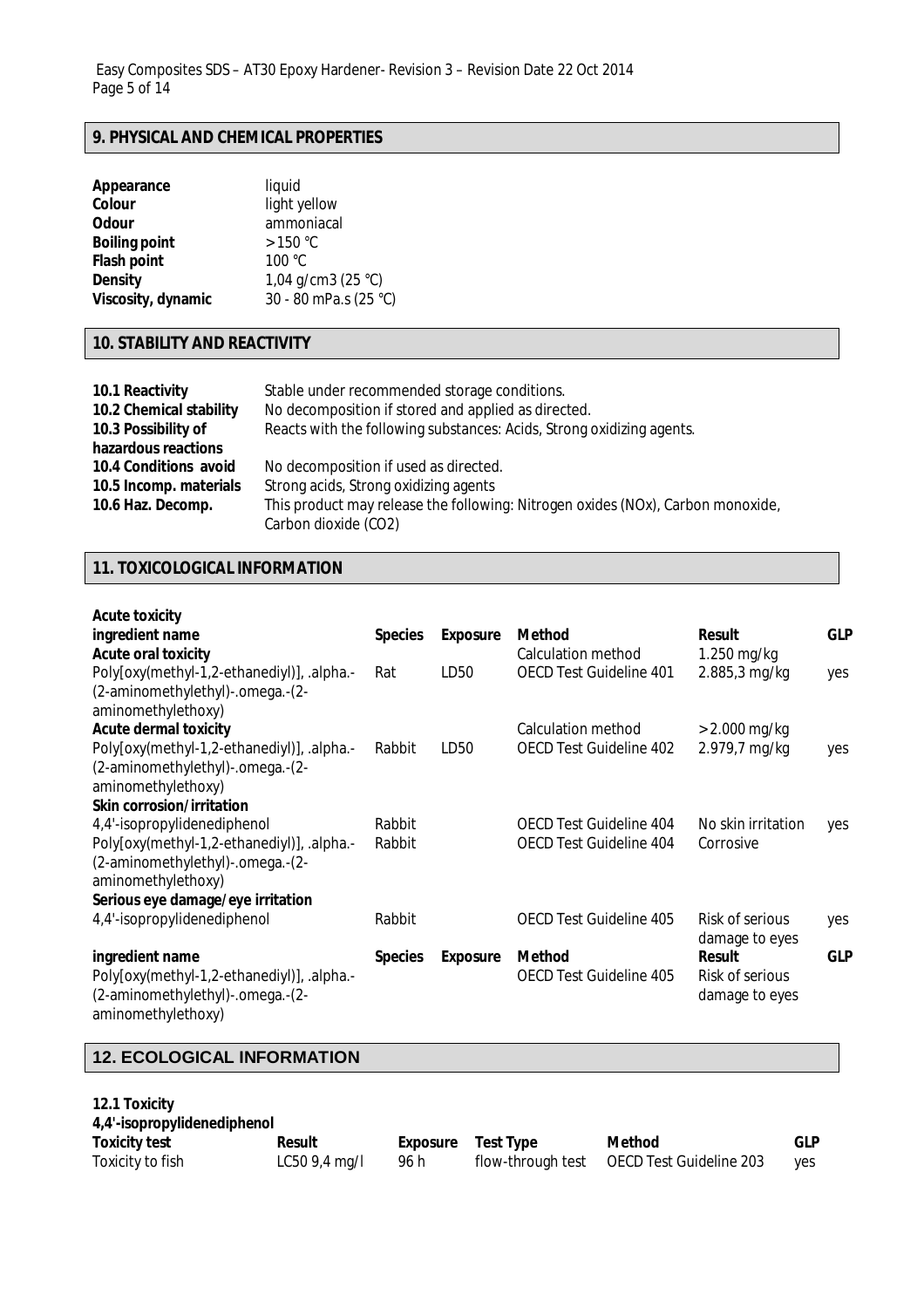Easy Composites SDS – AT30 Epoxy Hardener- Revision 3 – Revision Date 22 Oct 2014 Page 6 of 14

| Poly[oxy(methyl-1,2-ethanediyl)], .alpha.-(2-aminomethylethyl)-.omega.-(2-aminomethylethoxy) |                                    |      |                         |                                 |            |     |  |
|----------------------------------------------------------------------------------------------|------------------------------------|------|-------------------------|---------------------------------|------------|-----|--|
| Toxicity to fish                                                                             | $LC50 > 15$ mg/l                   | 96 h | semi-static test        | <b>OECD Test Guideline 203</b>  |            | yes |  |
| Toxicity to daphnia and<br>aquatic invertebrates                                             | EC50 80 mg/l                       | 48 h | static test             | <b>OECD Test Guideline 202</b>  |            | yes |  |
| Toxicity to algae                                                                            | NOEC 0,32 mg/l                     | 72 h | static test             | <b>OECD Test Guideline 201</b>  |            | yes |  |
|                                                                                              | 12.2 Persistence and degradability |      |                         |                                 |            |     |  |
| 4,4'-isopropylidenediphenol                                                                  |                                    |      |                         |                                 |            |     |  |
| <b>Test Type</b>                                                                             | <b>Result</b>                      |      | <b>Method</b>           |                                 | <b>GLP</b> |     |  |
| aerobic                                                                                      | Readily biodegradable              |      |                         | <b>OECD Test Guideline 301F</b> | yes        |     |  |
| Poly[oxy(methyl-1,2-ethanediyl)], .alpha.-(2-aminomethylethyl)-.omega.-(2-aminomethylethoxy) |                                    |      |                         |                                 |            |     |  |
| aerobic                                                                                      | Not readily biodegradable          |      |                         | <b>OECD Test Guideline 301B</b> | Yes        |     |  |
| 12.3 Bioaccumulative potential                                                               |                                    |      |                         |                                 |            |     |  |
| 4,4'-isopropylidenediphenol                                                                  |                                    |      |                         |                                 |            |     |  |
| Partition coefficient: noctanol/water                                                        |                                    | рH   | <b>Method</b>           |                                 | <b>GLP</b> |     |  |
| log Pow: $3,4$ (21,5 °C)                                                                     |                                    | 6,4  | OECD Test Guideline 107 |                                 | yes        |     |  |
| Poly[oxy(methyl-1,2-ethanediyl)], .alpha.-(2-aminomethylethyl)-.omega.-(2-aminomethylethoxy) |                                    |      |                         |                                 |            |     |  |
| log Pow: 1,34 (25 °C)                                                                        |                                    |      | OECD Test Guideline 117 |                                 | Yes        |     |  |
| 12.4 Mobility in soil                                                                        |                                    |      |                         |                                 |            |     |  |
| No data available                                                                            |                                    |      |                         |                                 |            |     |  |

### **12.5 Results of PBT and vPvB assessment**

This substance/mixture contains no components considered to be either persistent, bioaccumulative and toxic (PBT), or very persistent and very bioaccumulative (vPvB) at levels of 0.1% or higher.

### **12.6 Other effects**

An environmental hazard cannot be excluded in the event of unprofessional handling or disposal.

### **13. DISPOSAL CONSIDERATIONS**

# **13.1 Waste treatment methods**

In accordance with local and national regulations. Container hazardous when empty. Do not dispose of with domestic refuse. Do not mix waste streams during collection. **Contaminated Packaging** Empty containers should be taken to an approved waste handling site for recycling or disposal.

### **14. TRANSPORT INFORMATION**

|                                    | <b>ADR/RID</b>             | <b>IMDG</b>                | <b>IATA</b>                |
|------------------------------------|----------------------------|----------------------------|----------------------------|
| 14.1 UN number                     | UN 2735                    | <b>UN 2735</b>             | UN 2735                    |
| 14.2 UN proper                     | AMINES, LIQUID, CORROSIVE, | AMINES, LIQUID, CORROSIVE, | AMINES, LIQUID, CORROSIVE, |
| shipping name                      | N.O.S.                     | N.O.S.                     | N.O.S.                     |
|                                    | (Cyclohexanedimethanamine) | (Cyclohexanedimethanamine) | (Cyclohexanedimethanamine) |
| 14.3 Transport<br>class(es)        | 8                          | 8                          | 8                          |
| 14.4 Packing group                 | $\mathbf{I}$               | Ш                          | Ш                          |
| Labels                             | 8                          | 8                          | 8                          |
|                                    | Class, Code: C7            | EmS Code: F-A, S-B         | Packing Instr (cargo): 855 |
| Hazard ID No                       | 80                         |                            | Packing Instr (pass): 851  |
| 14.5                               | Environmentally hazardous  | Marine pollutant           |                            |
| Environmental<br>hazards           |                            |                            |                            |
| 14.6 Special precautions for user: | Not applicable             |                            |                            |

**14.7 Transport in bulk according to Annex II of MARPOL 73/78 and the IBC Code:** Not applicable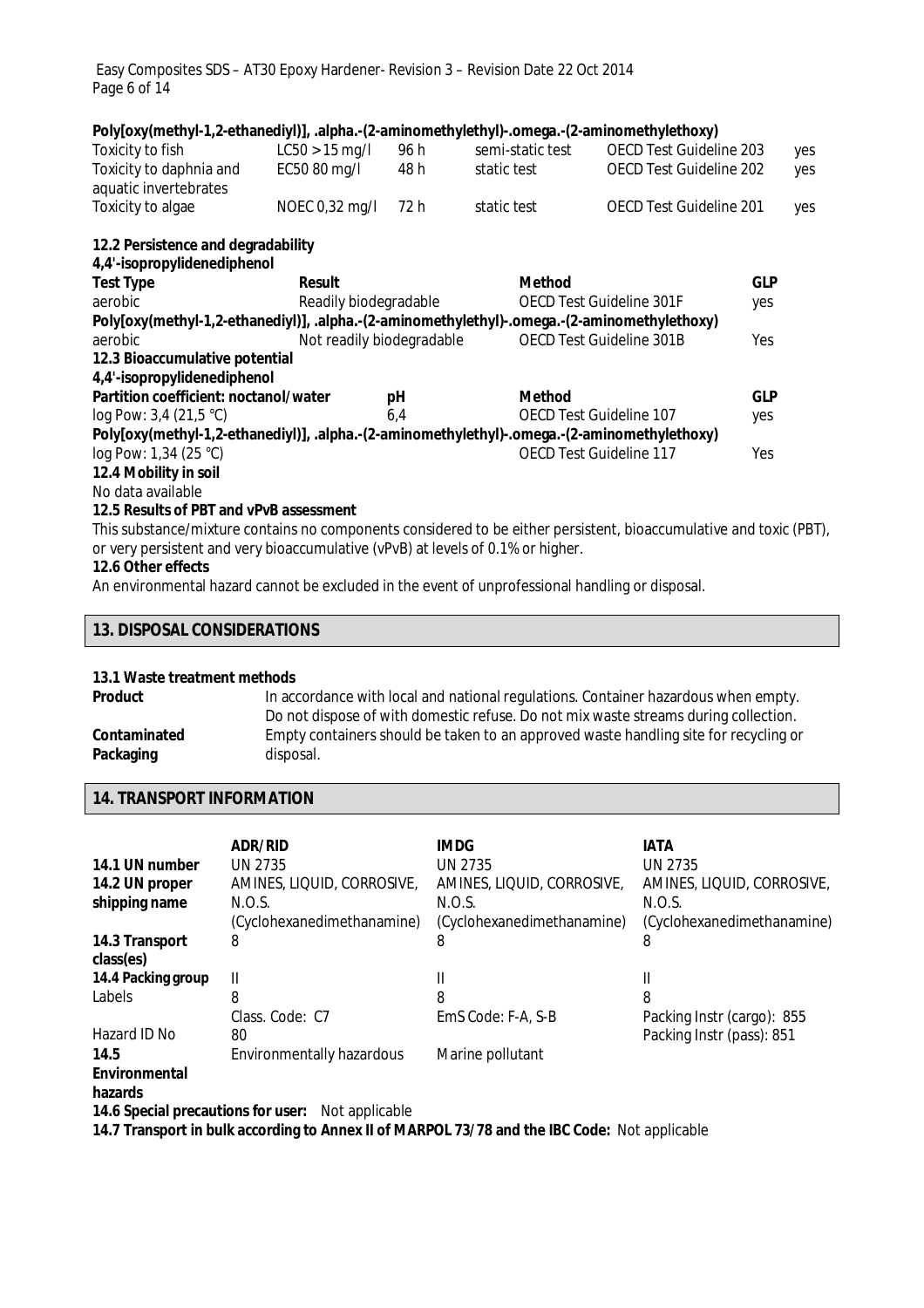# **15. REGULATORY INFORMATION**

### **15.1 Safety, health and environmental regulations/legislation specific for the substance or mixture**

REACH - Restrictions on the manufacture, placing on the market and use of certain dangerous substances, preparations and articles (Annex XVII) Not applicable REACH - Candidate List of Substances of Very High Concern for Authorisation (Article 59). This product does not contain substances of very high concern<br>Not applicable REACH - List of substances subject to authorisation (Annex XIV) Seveso II - Directive 2003/105/EC amending Council Directive 96/82/EC on the control of major accident hazards involving dangerous substances Not applicable **15.2 Chemical Safety Assessment** Not applicable

### **16. OTHER INFORMATION**

| <b>Full text of abbreviated</b> | R21 : Harmful in contact with skin.                                                        |
|---------------------------------|--------------------------------------------------------------------------------------------|
| <b>Risk phrases</b>             | R22 : Harmful if swallowed.                                                                |
|                                 | R <sub>34</sub> : Causes burns.                                                            |
|                                 | R37: Irritating to respiratory system.                                                     |
|                                 | R41 : Risk of serious damage to eyes.                                                      |
|                                 | R43 : May cause sensitisation by skin contact.                                             |
|                                 | R52 : Harmful to aquatic organisms.                                                        |
|                                 | R52/53 : Harmful to aquatic organisms, may cause long-term adverse effects in the          |
|                                 | aquatic environment.                                                                       |
|                                 | R62: Possible risk of impaired fertility.                                                  |
| <b>Full text of abbreviated</b> | H302 : Harmful if swallowed.                                                               |
| <b>Hazard statements</b>        | H312 : Harmful in contact with skin.                                                       |
|                                 | H314 : Causes severe skin burns and eye damage.                                            |
|                                 | H317 : May cause an allergic skin reaction.                                                |
|                                 | H318 : Causes serious eye damage.                                                          |
|                                 | H335: May cause respiratory irritation.                                                    |
|                                 | H361f: Suspected of damaging fertility.                                                    |
|                                 | H411 : Toxic to aquatic life with long lasting effects.                                    |
| <b>Full text of other</b>       | Acute Tox.: Acute toxicity                                                                 |
| abbreviations                   | Aquatic Chronic : Chronic aquatic toxicity                                                 |
|                                 | Eye Dam.: Serious eye damage                                                               |
|                                 | Repr.: Reproductive toxicity                                                               |
|                                 | Skin Corr.: Skin corrosion                                                                 |
|                                 | Skin Sens.: Skin sensitisation                                                             |
|                                 | STOT SE: Specific target organ toxicity - single exposure                                  |
| <b>Further information</b>      | The information supplied in this Safety Data Sheet is designed only as guidance for the    |
|                                 | safe use, storage and handling of the product. This information is correct to the best of  |
|                                 | our knowledge and belief at the date of publication however no guarantee is made to its    |
|                                 | accuracy. This information relates only to the specific material designated and may not be |
|                                 | valid for such material used in combination with any other materials or in any other       |
|                                 | process.                                                                                   |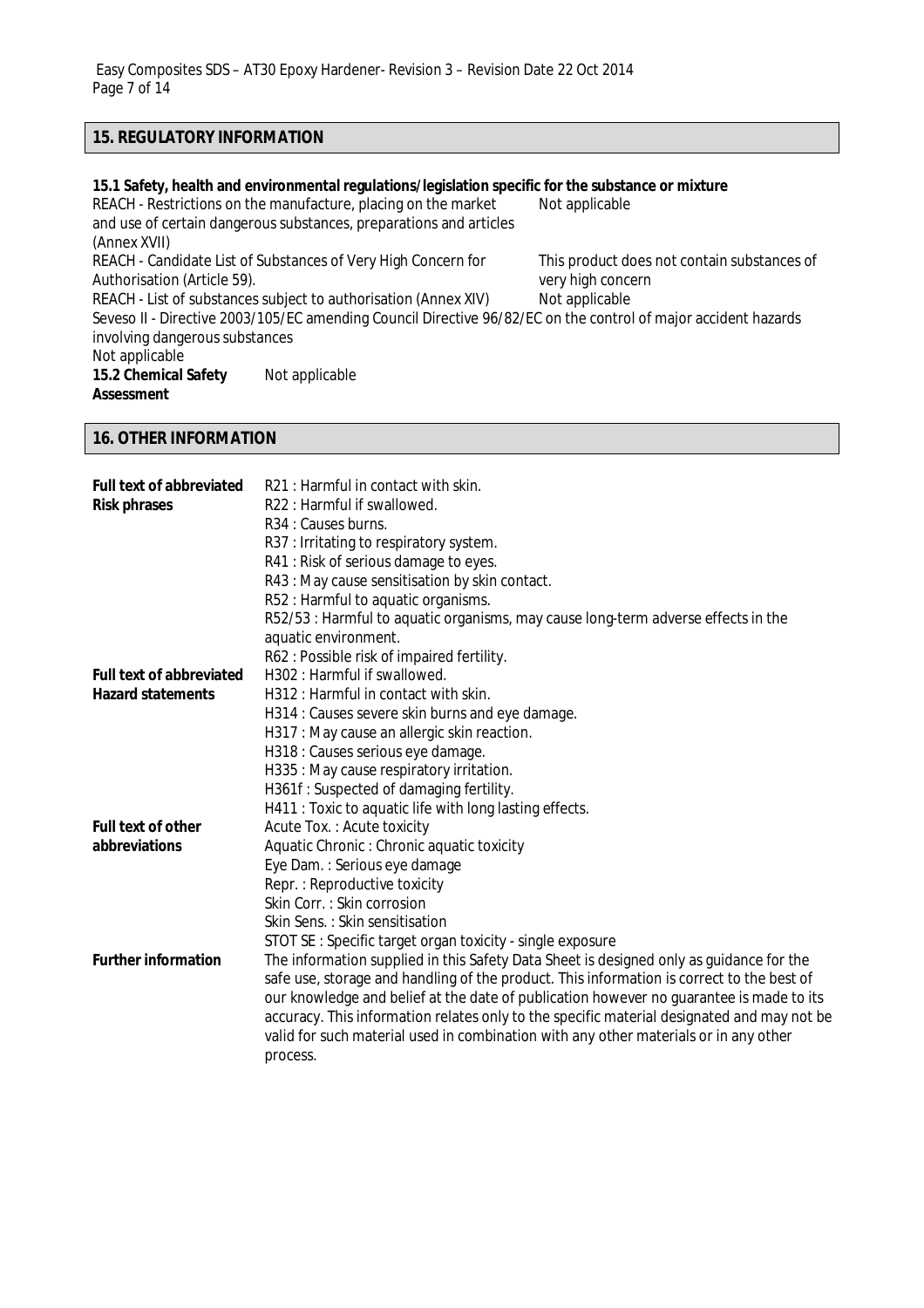Easy Composites SDS – AT30 Epoxy Hardener- Revision 3 – Revision Date 22 Oct 2014 Page 8 of 14



# SAFETY DATA SHEET **AT30 EPOXY HARDENER – SLOW**

# **1. IDENTIFICATION OF THE SUBSTANCE / PREPARATION AND THE COMPANY**

| <b>Product name</b> | AT30 Epoxy Hardener - Slow                                  |
|---------------------|-------------------------------------------------------------|
| Company             | Easy Composites Ltd                                         |
|                     | Unit 39                                                     |
|                     | Park Hall Business Village                                  |
|                     | Longton, Stoke-on-Trent                                     |
|                     | ST3 5XA                                                     |
|                     | United Kingdom                                              |
| Email               | sales@easycomposites.co.uk                                  |
| <b>Telephone</b>    | +44 (0) 1782 454499                                         |
| <b>Intended Use</b> | Slow Hardener for laminating resin for GRP/CFRP composites. |

# **2. HAZARDS IDENTIFICATION**

**2.2. Label elements Hazard pictograms**

### **2.1. Classification of the substance or mixture**

| <b>Classification - EC</b> | Acute toxicity, Category 4     | H302: Harmful if swallowed.                                                                 |
|----------------------------|--------------------------------|---------------------------------------------------------------------------------------------|
| 1272/2008                  | Skin corrosion, Category 1B    | H314: Causes severe skin burns and eye damage.                                              |
|                            | Skin sensitisation, Category 1 | H317: May cause an allergic skin reaction.                                                  |
|                            |                                | Chronic aquatic toxicity, Category 2 H411: Toxic to aquatic life with long lasting effects. |
| <b>Classification -</b>    | Corrosive                      | R34: Causes burns.                                                                          |
| 1999/45/EEC                | Harmful                        | R21/22: Harmful in contact with skin and if<br>swallowed.                                   |
|                            | Sensitising                    | R43: May cause sensitisation by skin contact.                                               |
|                            | Dangerous for the environment  | R52/53: Harmful to aquatic organisms, may cause                                             |
|                            |                                | long-term adverse effects in aquatic environment.                                           |



| Signal word              | Danger             |                                                                                        |
|--------------------------|--------------------|----------------------------------------------------------------------------------------|
| <b>Hazard statements</b> | H302               | Harmful if swallowed.                                                                  |
|                          | H314               | Causes severe skin burns and eye damage.                                               |
|                          | H317               | May cause an allergic skin reaction.                                                   |
|                          | H411               | Toxic to aquatic life with long lasting effects.                                       |
| Precautionary            | <b>Prevention:</b> |                                                                                        |
| statements               | P <sub>261</sub>   | Avoid breathing dust/fume/gas/mist/vapours/spray.                                      |
|                          | P273               | Avoid release to the environment.                                                      |
|                          | P <sub>280</sub>   | Wear protective gloves/ protective clothing/eye protection/ face protection.           |
|                          | <b>Response:</b>   |                                                                                        |
|                          |                    | P303 + P361 + P353 IF ON SKIN (or hair): Remove/ Take off immediately all              |
|                          |                    | contaminated clothing. Rinse skin with water/shower.                                   |
|                          |                    | P305 + P351 + P338 IF IN EYES: Rinse cautiously with water for several minutes. Remove |
|                          |                    | contact lenses, if present and easy to do. Continue rinsing.                           |
|                          | P310               | Immediately call a POISON CENTER or doctor/physician.                                  |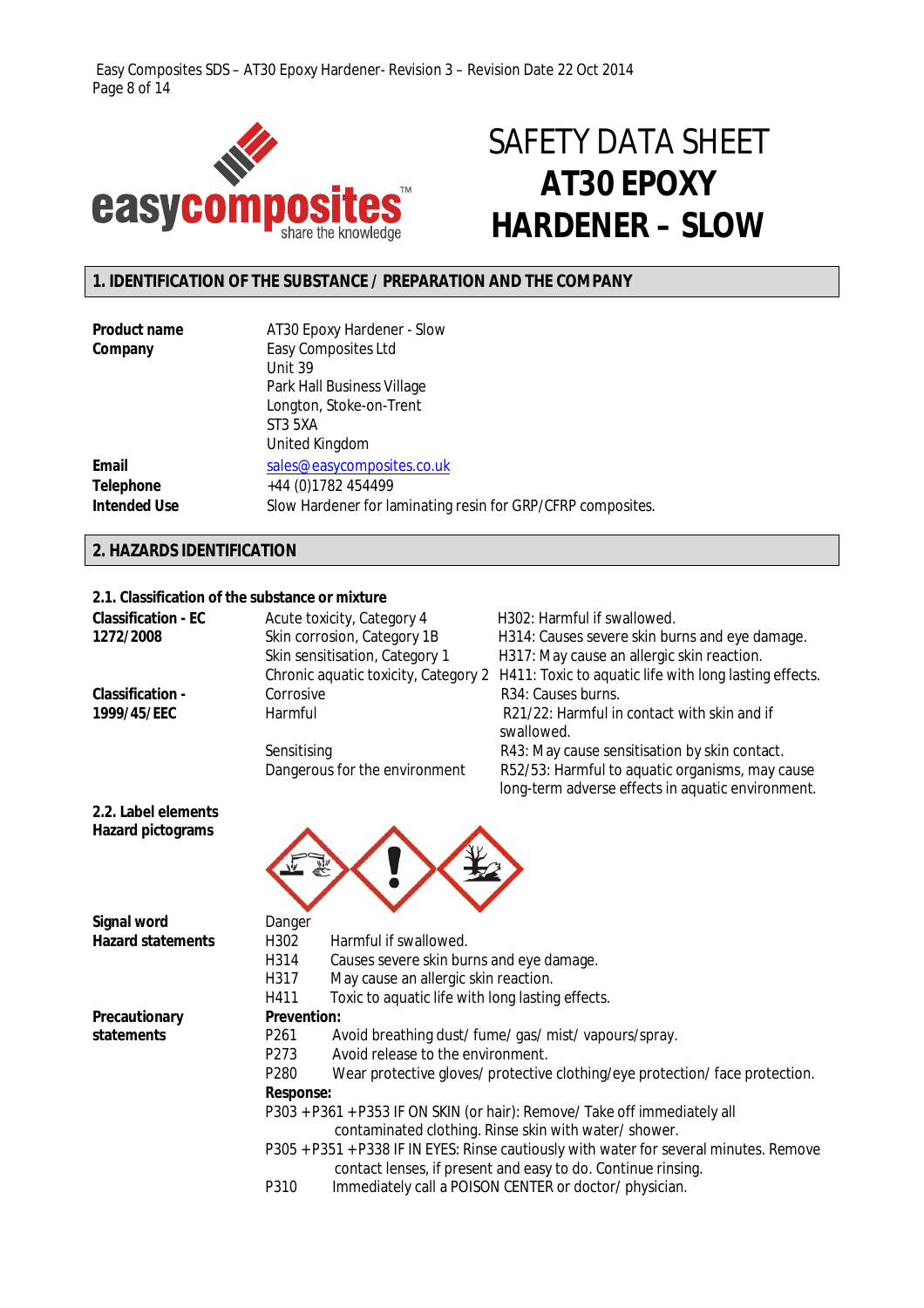2.3 Other hazards This substance/mixture contains no components considered to be either persistent, bioaccumulative and toxic (PBT), or very persistent and very bioaccumulative (vPvB) at levels of 0.1% or higher.

# **3. COMPOSITION / INFORMATION ON INGREDIENTS**

| Product/ingredient name                                                                             | CAS-No., EC-No.,<br><b>Registration No.</b> | Conc. %   | 67/548/EEC                                | <b>Classification</b><br>1272/2008 [CLP]                                                                           |
|-----------------------------------------------------------------------------------------------------|---------------------------------------------|-----------|-------------------------------------------|--------------------------------------------------------------------------------------------------------------------|
| Poly[oxy(methyl-1,2-ethanediyl)],<br>.alpha.-(2-aminomethylethyl)-<br>.omega.-(2-aminomethylethoxy) | 9046-10-0                                   | $30 - 50$ | C: R34<br>Xi: R41<br>R <sub>52</sub> /53  | Skin Corr. 1C:H314<br>Eye Dam. 1; H318<br>Aqua Chron 2; H411                                                       |
| 3-aminomethyl-3,5,5-<br>trimethylcyclohexylamine                                                    | 2855-13-2<br>220-666-8<br>01-2119514687-32  | $30 - 50$ | C: R34<br>Xn; R21/22<br>R43<br>R52-R53    | <b>Acute Tox. 4; H312</b><br>Acute Tox. 4; H302<br>Skin Corr. 1B; H314<br>Skin Sens. 1; H317<br>Aqua Chron 3; H412 |
| trimethylhexane-1,6-diamin                                                                          | 25620-58-0<br>247-134-B                     | $7 - 10$  | Xn; R22<br>C: R34<br>Xi: R43<br>N; R52/53 | Acute Tox. 4; H302<br>Skin Corr. 1B; H314<br>Skin Sens. 1; H317<br>Aqua Chron 3; H412                              |
| benzyl alcohol                                                                                      | 100-51-6<br>202-859-9<br>01-2119492630-38   | $1 - 3$   | Xn; R20/22                                | Acute Tox. 4; H332<br>Acute Tox. $4$ ; H302                                                                        |

# **4. FIRST AID MEASURES**

### **4.1 Description of first aid measures**

| Show this safety data sheet to the doctor in attendance. Keep warm and in a quiet place.<br>Take off all contaminated clothing immediately. |
|---------------------------------------------------------------------------------------------------------------------------------------------|
|                                                                                                                                             |
| Move to fresh air. Keep patient warm and at rest. If unconscious place in recovery                                                          |
| position and seek medical advice. If symptoms persist, call a physician. If breathing is                                                    |
| irregular or stopped, administer artificial respiration.                                                                                    |
| Wash off immediately with soap and plenty of water. Do NOT use solvents or thinners.                                                        |
| If on clothes, remove clothes. If skin irritation persists, call a physician.                                                               |
| Rinse immediately with plenty of water, also under the eyelids, for at least 15 minutes.                                                    |
| If eye irritation persists, consult a specialist. If easy to do, remove contact lens, if worn.                                              |
| Do NOT induce vomiting. If a person vomits when lying on his back, place him in the                                                         |
| recovery position. Call a physician immediately. Give small amounts of water to drink.                                                      |
| 4.2 Most important symptoms and effects, both acute and delayed                                                                             |
| Corrosive effects, Burns                                                                                                                    |
| 4.3 Indication of any immediate medical attention and special treatment needed                                                              |
| No information available.                                                                                                                   |
|                                                                                                                                             |

# **5. FIRE FIGHTING MEASURES**

| 5.1 Extinguishing media |                                                                                         |
|-------------------------|-----------------------------------------------------------------------------------------|
| Suitable media          | Carbon dioxide (CO2), Foam, Dry powder, Water mist                                      |
| Unsuitable media        | None known.                                                                             |
|                         | 5.2 Special hazards arising from the substance or mixture                               |
| Specific hazards during | The pressure in sealed containers can increase under the influence of heat. Cool closed |
| firefighting            | containers exposed to fire with water spray. Hazardous decomposition products formed    |
|                         | under fire conditions.                                                                  |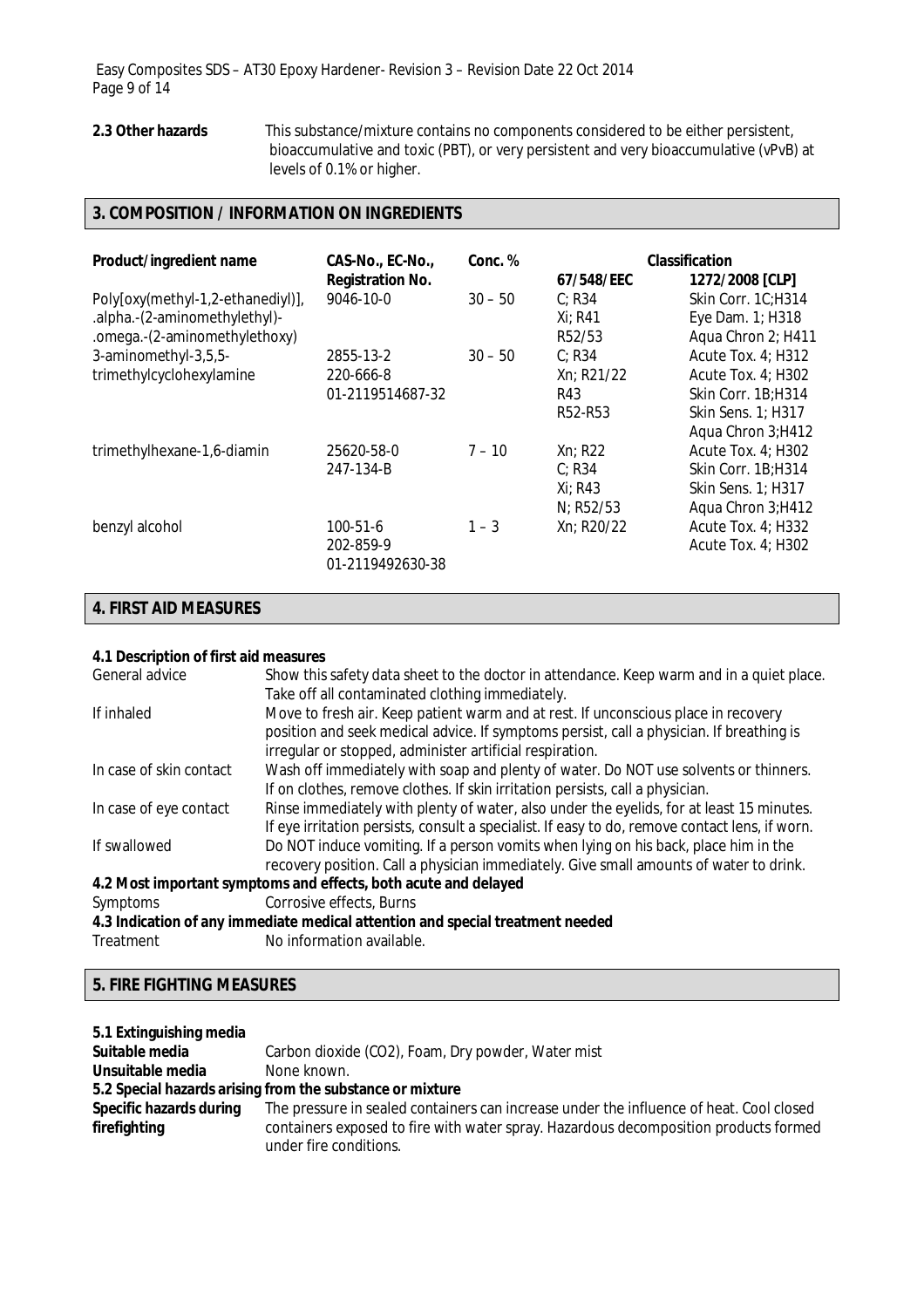# **5.3 Advice for fire-fighters**

| Special protective         | In the event of fire, wear self-contained breathing apparatus. Use personal protective |
|----------------------------|----------------------------------------------------------------------------------------|
| equipment firefighters     | equipment.                                                                             |
| <b>Further information</b> | In the event of fire and/or explosion do not breathe fumes. Use extinguishing measures |
|                            | that are appropriate to local circumstances & the surrounding environment.             |
|                            | Immediately evacuate personnel to safe areas. Prevent fire extinguishing water from    |
|                            | contaminating surface water or the ground water system.                                |

# **6. ACCIDENTAL RELEASE MEASURES**

## **6.1 Personal precautions, protective equipment and emergency procedures**

| Personal precautions    | Refer to protective measures listed in sections 7 and 8. Evacuate personnel to safe<br>areas. Use personal protective equipment. Ensure adequate ventilation. Inform the<br>responsible authorities in case of gas leakage, or of entry into waterways, soil or drains.                                                                                                                                  |
|-------------------------|----------------------------------------------------------------------------------------------------------------------------------------------------------------------------------------------------------------------------------------------------------------------------------------------------------------------------------------------------------------------------------------------------------|
| 6.2 Environmental       | Do not allow uncontrolled discharge of product into the environment. Try to prevent the                                                                                                                                                                                                                                                                                                                  |
| precautions             | material from entering drains or water courses. Local authorities should be advised if                                                                                                                                                                                                                                                                                                                   |
|                         | significant spillages cannot be contained.                                                                                                                                                                                                                                                                                                                                                               |
|                         | 6.3 Methods and material for containment and cleaning up                                                                                                                                                                                                                                                                                                                                                 |
| Methods for cleaning up | Soak up with inert absorbent material (e.g. sand, silica gel, acid binder, universal binder,<br>sawdust). Contain spillage, and then collect with non-combustible absorbent material,<br>(e.g. sand, earth, diatomaceous earth, vermiculite) and place in container for disposal<br>according to local / national regulations (see section 13). Pick up and transfer to properly<br>labelled containers. |

# **7. HANDLING AND STORAGE**

### **7.1 Precautions for safe handling**

| Advice on safe handling                                                                  | Provide sufficient air exchange and/or exhaust in work rooms. Avoid inhalation,<br>ingestion and contact with skin and eyes. Wear personal protective equipment. Persons<br>with a history of skin sensitisation problems or asthma, allergies, chronic or recurrent<br>respiratory disease should not be employed in any process in which this mixture is being<br>used. |
|------------------------------------------------------------------------------------------|---------------------------------------------------------------------------------------------------------------------------------------------------------------------------------------------------------------------------------------------------------------------------------------------------------------------------------------------------------------------------|
| Advice on protection<br>against fire & explosion                                         | Keep away from open flames, hot surfaces and sources of ignition.                                                                                                                                                                                                                                                                                                         |
| Hygiene measures                                                                         | Provide adequate ventilation. Wash hands and face before breaks and immediately after<br>handling the product.                                                                                                                                                                                                                                                            |
|                                                                                          | 7.2 Conditions for safe storage, including any incompatibilities                                                                                                                                                                                                                                                                                                          |
| Requirements for<br>storage & containers<br>Further information on<br>storage conditions | Keep containers tightly closed in a dry, cool and well ventilated place. Keep in properly<br>labelled containers. To maintain product quality, do not store in heat or direct sunlight.<br>Protect from moisture                                                                                                                                                          |
| Advice on common<br>storage                                                              | Keep away from isocyanates. Do not store near acids. Keep away from oxidizing agents.                                                                                                                                                                                                                                                                                     |
| Other data                                                                               | Stable at normal ambient temperature and pressure.                                                                                                                                                                                                                                                                                                                        |

# **8. EXPOSURE CONTROLS / PERSONAL PROTECTION**

| 8.1 Control parameters Occupational Exposure Limits                                          |                |                        |                            |                        |
|----------------------------------------------------------------------------------------------|----------------|------------------------|----------------------------|------------------------|
| Contains no substances with occupational exposure limit values.                              |                |                        |                            |                        |
| Derived No Effect Level (DNEL) according to Regulation (EC) No. 1907/2006:                   |                |                        |                            |                        |
| ingredient name                                                                              | <b>End Use</b> | <b>Exposure Routes</b> | <b>Effects</b>             | Value                  |
| Poly[oxy(methyl-1,2-ethanediyl)], .alpha.-(2-aminomethylethyl)-.omega.-(2-aminomethylethoxy) |                |                        |                            |                        |
|                                                                                              | <b>Workers</b> | Skin contact           | Long-term systemic effects | $2,5 \,\mathrm{mg/kg}$ |
|                                                                                              | <b>Workers</b> | Skin contact           | Long-term local effects    | $0,623$ g/cm2          |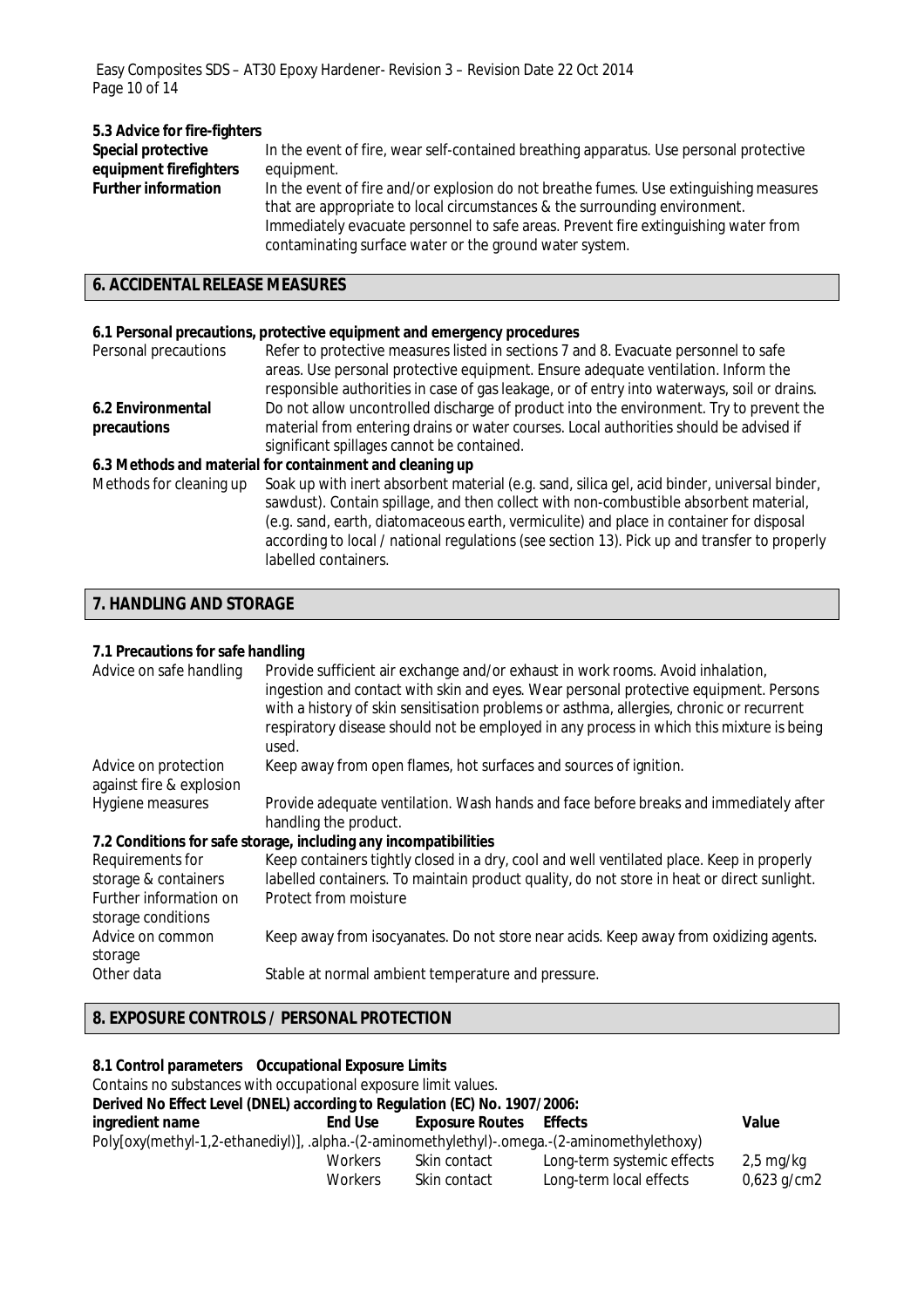Easy Composites SDS – AT30 Epoxy Hardener- Revision 3 – Revision Date 22 Oct 2014 Page 11 of 14

|                                                                                              | Consumers                                                                           | Skin contact              | Long-term systemic effects                                                              | $1,25$ mg/kg |
|----------------------------------------------------------------------------------------------|-------------------------------------------------------------------------------------|---------------------------|-----------------------------------------------------------------------------------------|--------------|
|                                                                                              | Consumers                                                                           | Skin contact              | Long-term local effects                                                                 | 0,311mg/cm2  |
|                                                                                              | Consumers                                                                           | Ingestion                 | Long-term systemic effects                                                              | $0,04$ mg/kg |
| benzyl alcohol                                                                               | Workers                                                                             | Inhalation                | Short-term exposure,                                                                    | 450 mg/m3    |
|                                                                                              |                                                                                     |                           | Systemic effect                                                                         |              |
|                                                                                              | Workers                                                                             | Inhalation                | Long-term exposure,                                                                     | 90 mg/m3     |
|                                                                                              |                                                                                     |                           | Systemic effect                                                                         |              |
|                                                                                              | Workers                                                                             | Skin contact              | Short-term exposure,                                                                    | 47 mg/kg     |
|                                                                                              |                                                                                     |                           | Systemic effect                                                                         |              |
|                                                                                              | Workers                                                                             | Skin contact              | Long-term exposure,                                                                     | $9,5$ mg/kg  |
|                                                                                              |                                                                                     |                           | Systemic effect                                                                         |              |
|                                                                                              | Consumers                                                                           | Ingestion                 | Short-term exposure,                                                                    | 25 mg/kg     |
|                                                                                              |                                                                                     |                           | Systemic effects                                                                        |              |
|                                                                                              | Consumers                                                                           | Ingestion                 | Long-term exposure,                                                                     | 5 mg/kg      |
|                                                                                              |                                                                                     |                           | Systemic effects                                                                        |              |
|                                                                                              | Consumers                                                                           | Inhalation                | Short-term exposure,                                                                    | 40,55 mg/m3  |
|                                                                                              |                                                                                     |                           | Systemic effects                                                                        |              |
|                                                                                              | Consumers                                                                           | Inhalation                | Long-term exposure,                                                                     | 8,11 mg/m3   |
|                                                                                              |                                                                                     |                           | Systemic effects                                                                        |              |
|                                                                                              | Consumers                                                                           | Skin contact              | Short-term exposure,                                                                    | 28,5 mg/kg   |
|                                                                                              |                                                                                     |                           | Systemic effects                                                                        |              |
|                                                                                              | Consumers                                                                           | Skin contact              | Long-term exposure,                                                                     | 5,7 mg/kg    |
|                                                                                              |                                                                                     |                           | Systemic effects                                                                        |              |
| Predicted No Effect Concentration (PNEC) according to Regulation (EC) No. 1907/2006:         |                                                                                     |                           |                                                                                         |              |
| ingredient name                                                                              |                                                                                     | <b>Compartment Detail</b> | Value                                                                                   |              |
| Poly[oxy(methyl-1,2-ethanediyl)], .alpha.-(2-aminomethylethyl)-.omega.-(2 aminomethylethoxy) |                                                                                     |                           |                                                                                         |              |
|                                                                                              |                                                                                     | Fresh water               | $0,015$ mg/l                                                                            |              |
|                                                                                              |                                                                                     | Marine water              | 0,0143 mg/l                                                                             |              |
|                                                                                              |                                                                                     | Fresh water sediment      | 0,132 mg/kg                                                                             |              |
|                                                                                              |                                                                                     | Marine sediment           | $0,125$ mg/kg                                                                           |              |
|                                                                                              |                                                                                     | Soil                      | 0,0176 mg/kg                                                                            |              |
|                                                                                              |                                                                                     | Intermittent releases     | $0,15$ mg/l                                                                             |              |
|                                                                                              |                                                                                     | Sewage treatment plant    | $7,5$ mg/l                                                                              |              |
| 3-aminomethyl-3,5,5-trimethylcyclohexylamine                                                 |                                                                                     | Fresh water               | $0,06$ mg/l                                                                             |              |
|                                                                                              |                                                                                     | Marine water              | 0,006 mg/l                                                                              |              |
|                                                                                              |                                                                                     | Intermittent releases     | $0,23$ mg/l                                                                             |              |
|                                                                                              |                                                                                     | Fresh water sediment      | 5,784 mg/kg                                                                             |              |
|                                                                                              |                                                                                     | Marine sediment           | 0,578 mg/kg                                                                             |              |
|                                                                                              |                                                                                     | Sewage treatment plant    | 3,18 mg/l                                                                               |              |
|                                                                                              |                                                                                     | Soil                      | 1,121 mg/kg                                                                             |              |
| benzyl alcohol                                                                               |                                                                                     | Fresh water               | $1$ mg/l                                                                                |              |
|                                                                                              |                                                                                     | Marine water              | $0,1$ mg/l                                                                              |              |
|                                                                                              |                                                                                     | Fresh water sediment      | 5,27 mg/kg                                                                              |              |
|                                                                                              |                                                                                     | Marine sediment           | 0,527 mg/kg                                                                             |              |
|                                                                                              |                                                                                     | Soil                      | 0,456 mg/kg                                                                             |              |
|                                                                                              |                                                                                     | Sewage treatment plant    | 39 mg/l                                                                                 |              |
|                                                                                              |                                                                                     | Intermittent releases     | $2,3$ mg/l                                                                              |              |
| 8.2 Exposure controls                                                                        |                                                                                     |                           |                                                                                         |              |
| <b>Engineering measures</b>                                                                  |                                                                                     |                           | Effective exhaust ventilation system, effective ventilation in all processing areas     |              |
| Eye protection                                                                               |                                                                                     |                           | Safety glasses with side-shields conforming to EN166. Do not wear contact lenses.       |              |
|                                                                                              |                                                                                     |                           | Ensure that eyewash stations and safety showers are close to the workstation location.  |              |
| Hand protection Material                                                                     |                                                                                     |                           | Chemical resistant gloves made of butyl rubber or nitrile rubber category III according |              |
|                                                                                              | to EN 374.                                                                          |                           |                                                                                         |              |
| Skin and body protection                                                                     | Protective suit                                                                     |                           |                                                                                         |              |
| Respiratory protection                                                                       | Use respirator when performing operations involving potential exposure to vapour of |                           |                                                                                         |              |
|                                                                                              |                                                                                     |                           | the product. The filter class for the respirator must be suitable for the maximum       |              |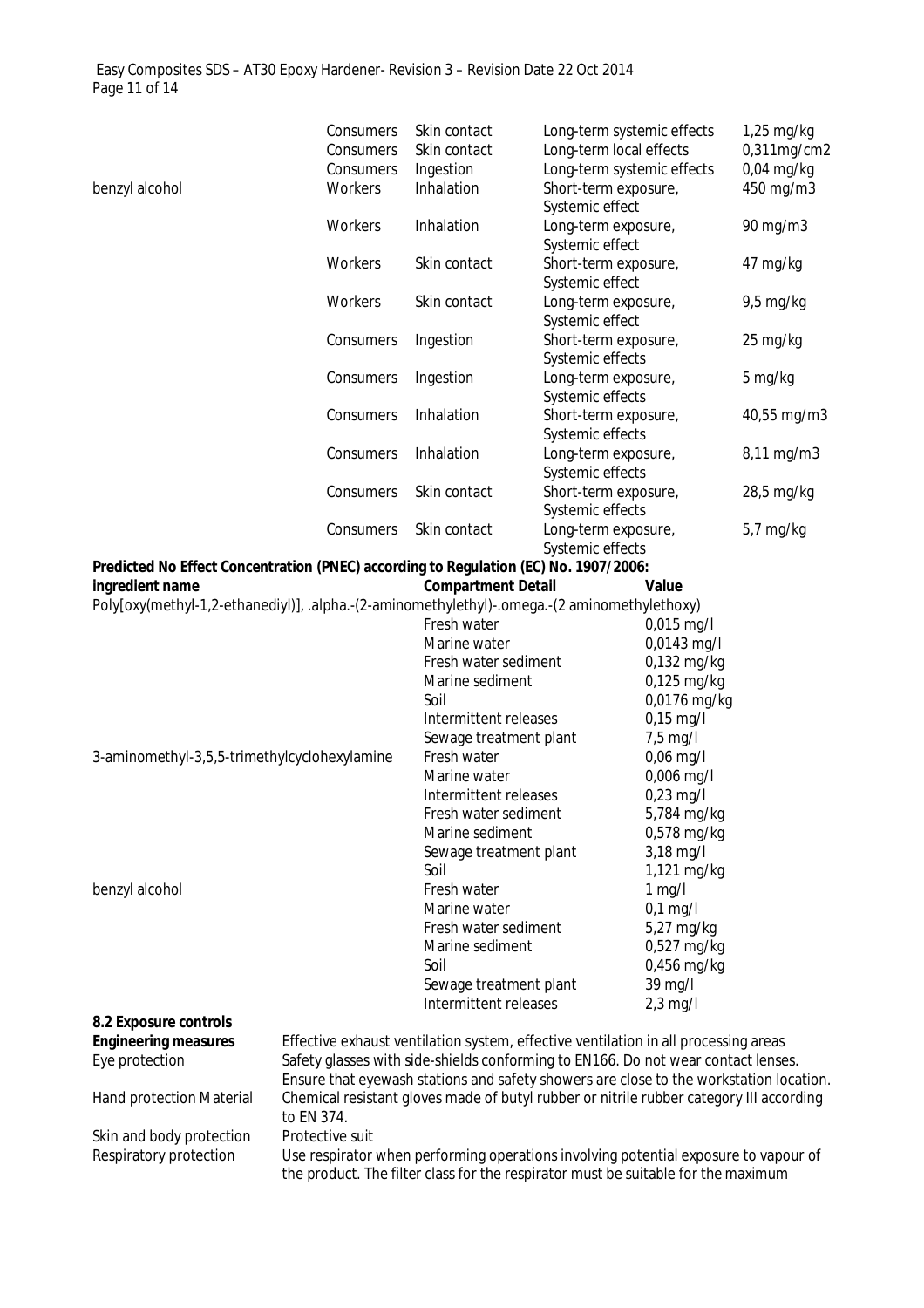expected contaminant concentration (gas/vapour/aerosol/particulates) that may arise when handling the product. If this concentration is exceeded, self contained breathing apparatus must be used. Respirator with a vapour filter (EN 141) Protective measures Avoid contact with skin. Wear suitable protective equipment.

# **9. PHYSICAL AND CHEMICAL PROPERTIES**

| liquid                |
|-----------------------|
| light yellow          |
| ammoniacal            |
| >150 °C               |
| 150 °C                |
| 0.93 g/cm3 (25 $°C$ ) |
| 5 - 20 mPa.s (25 °C)  |
|                       |

# **10. STABILITY AND REACTIVITY**

| 10.1 Reactivity         | Stable under recommended storage conditions.                                    |
|-------------------------|---------------------------------------------------------------------------------|
| 10.2 Chemical stability | No decomposition if stored and applied as directed.                             |
| 10.3 Possibility of     | Reacts with the following substances: Acids, Strong oxidizing agents.           |
| hazardous reactions     |                                                                                 |
| 10.4 Conditions avoid   | No decomposition if used as directed.                                           |
| 10.5 Incomp. materials  | Strong acids, Strong oxidizing agents                                           |
| 10.6 Haz. Decomp.       | This product may release the following: Nitrogen oxides (NOx), Carbon monoxide, |
|                         | Carbon dioxide (CO2)                                                            |

# **11. TOXICOLOGICAL INFORMATION**

| <b>Acute toxicity</b>                      |                |                 |                                |                    |            |
|--------------------------------------------|----------------|-----------------|--------------------------------|--------------------|------------|
| ingredient name                            | <b>Species</b> | <b>Exposure</b> | Method                         | <b>Result</b>      | <b>GLP</b> |
| <b>Acute oral toxicity</b>                 |                |                 | Calculation method             | 909,09 mg/kg       |            |
| Poly[oxy(methyl-1,2-ethanediyl)], .alpha.- | Rat            | LD50            | <b>OECD Test Guideline 401</b> | 2.885,3 mg/kg      | yes        |
| (2-aminomethylethyl)-.omega.-(2-           |                |                 |                                |                    |            |
| aminomethylethoxy)                         |                |                 |                                |                    |            |
| 3-aminomethyl-3,5,5-                       |                |                 | Converted acute toxicity       | 500 mg/kg          |            |
| trimethylcyclohexylamine                   |                |                 | point estimate                 |                    |            |
| <b>Acute dermal toxicity</b>               |                |                 | Calculation method             | $> 2.000$ mg/kg    |            |
| Poly[oxy(methyl-1,2-ethanediyl)], .alpha.- | Rabbit         | LD50            | <b>OECD Test Guideline 402</b> | 2.979,7 mg/kg      | yes        |
| (2-aminomethylethyl)-.omega.-(2-           |                |                 |                                |                    |            |
| aminomethylethoxy)                         |                |                 |                                |                    |            |
| 3-aminomethyl-3,5,5-                       |                |                 | Converted acute toxicity       | 1.100 mg/kg        |            |
| trimethylcyclohexylamine                   |                |                 | point estimate                 |                    |            |
| <b>Acute inhalation toxicity</b>           |                |                 |                                |                    |            |
| benzyl alcohol                             | Rat,           | LC50 4h         | OECD Test Guideline 403        | $> 4.178$ mg/l     | yes        |
| <b>Skin corrosion/irritation</b>           |                |                 |                                |                    |            |
| Poly[oxy(methyl-1,2-ethanediyl)], .alpha.- | Rabbit         |                 | OECD Test Guideline 404        | Corrosive          |            |
| (2-aminomethylethyl)-.omega.-(2-           |                |                 |                                |                    |            |
| aminomethylethoxy)                         |                |                 |                                |                    |            |
| benzyl alcohol                             | Rabbit         |                 | OECD Test Guideline 404        | No skin irritation | yes        |
| Serious eye damage/eye irritation          |                |                 |                                |                    |            |
| Poly[oxy(methyl-1,2-ethanediyl)], .alpha.- |                |                 | OECD Test Guideline 405        | Risk of serious    |            |
| (2-aminomethylethyl)-.omega.-(2-           |                |                 |                                | damage to eyes     |            |
| aminomethylethoxy)                         |                |                 |                                |                    |            |
| benzyl alcohol                             | Rabbit         |                 | OECD Test Guideline 405        | Eye irritation     | yes        |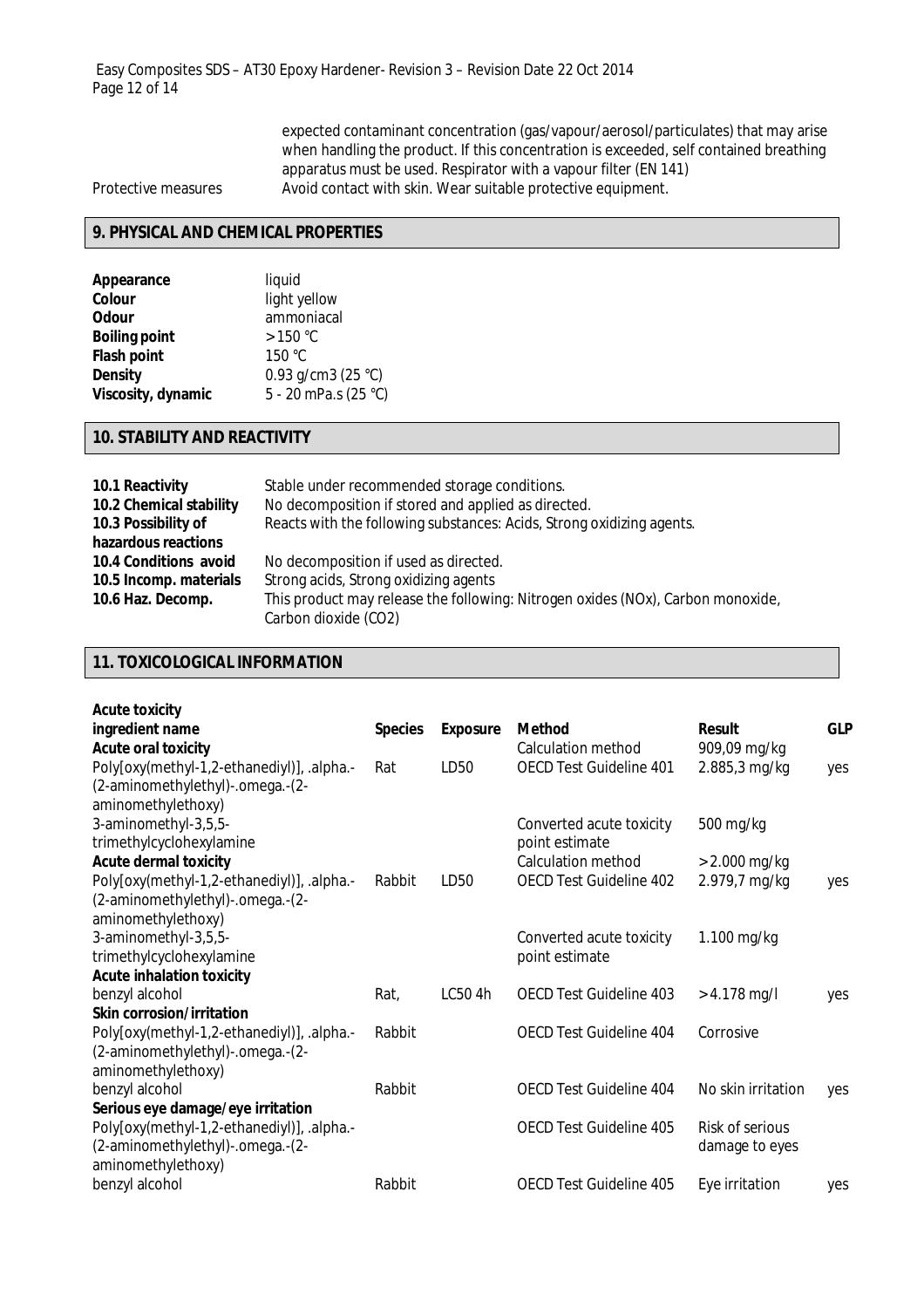# **12. ECOLOGICAL INFORMATION**

| 12.1 Toxicity                                                                                                      |                           |                 |                  |                                |            |            |
|--------------------------------------------------------------------------------------------------------------------|---------------------------|-----------------|------------------|--------------------------------|------------|------------|
| <b>Toxicity test</b>                                                                                               | <b>Result</b>             | <b>Exposure</b> | <b>Test Type</b> | <b>Method</b>                  |            | <b>GLP</b> |
| Poly[oxy(methyl-1,2-ethanediyl)], .alpha.-(2-aminomethylethyl)-.omega.-(2-aminomethylethoxy)                       |                           |                 |                  |                                |            |            |
| Toxicity to fish                                                                                                   | $LC50 > 15$ mg/l          | 96 h            | semi-static test | <b>OECD Test Guideline 203</b> |            | yes        |
| Toxicity to daphnia and                                                                                            | EC50 80 mg/l              | 48h             | static test      | OECD Test Guideline 202        |            | yes        |
| aquatic invertebrates                                                                                              |                           |                 |                  |                                |            |            |
| Toxicity to algae                                                                                                  | NOEC 0,32 mg/l            | 72 h            | static test      | OECD Test Guideline 201        |            | yes        |
| 3-aminomethyl-3,5,5-trimethylcyclohexylamine                                                                       |                           |                 |                  |                                |            |            |
| Toxicity to fish                                                                                                   | LC50 110 mg/l             | 96 h            | semi-static test | 67/548/EEC, Annex V, C.1.      |            | yes        |
| Toxicity to daphnia &                                                                                              | EC50 23 mg/l              | 48h             | static test      | OECD Test Guideline 202        |            | yes        |
| other aquatic invertebrate                                                                                         |                           |                 |                  |                                |            |            |
| Toxicity to algae                                                                                                  | ErC50 50 mg/l             | 72 h            | static test      | 67/548/EEC, Annex V, C.3.      |            | yes        |
| Toxicity to daphnia &                                                                                              | NOEC: 3 mg/l              | 21d             | semi-static test |                                |            | yes        |
| other aquatic invertebrate                                                                                         |                           |                 |                  |                                |            |            |
| (Chronic toxicity)                                                                                                 |                           |                 |                  |                                |            |            |
| benzyl alcohol                                                                                                     |                           |                 |                  |                                |            |            |
| Toxicity to daphnia &                                                                                              | EC50 230 mg/l             | 48h             |                  | OECD Test Guideline 202        |            | yes        |
| other aquatic invertebrate                                                                                         |                           |                 |                  |                                |            |            |
| Toxicity to algae                                                                                                  | ErC50 770mg/l             | 72h             | static test      | OECD Test Guideline 201        |            | yes        |
| 12.2 Persistence and degradability                                                                                 |                           |                 |                  |                                |            |            |
| <b>Test Type</b>                                                                                                   | <b>Result</b>             |                 | <b>Method</b>    |                                | <b>GLP</b> |            |
| Poly[oxy(methyl-1,2-ethanediyl)], .alpha.-(2-aminomethylethyl)-.omega.-(2-aminomethylethoxy)                       |                           |                 |                  |                                |            |            |
| aerobic                                                                                                            | Not readily biodegradable |                 |                  | OECD Test Guideline 301B       | Yes        |            |
| 3-aminomethyl-3,5,5-trimethylcyclohexylamine                                                                       |                           |                 |                  |                                |            |            |
| aerobic                                                                                                            | Not readily biodegradable |                 |                  | 67/548/EEC Annex V, C.4.A.     | yes        |            |
| trimethylhexane-1,6-diamine                                                                                        |                           |                 |                  |                                |            |            |
| aerobic                                                                                                            | Not readily biodegradable |                 |                  | 67/548/EEC Annex V, C.4.A.     | yes        |            |
| 12.3 Bioaccumulative potential                                                                                     |                           |                 |                  |                                |            |            |
| Partition coefficient: noctanol/water                                                                              |                           | рH              | <b>Method</b>    |                                | <b>GLP</b> |            |
| Poly[oxy(methyl-1,2-ethanediyl)], .alpha.-(2-aminomethylethyl)-.omega.-(2-aminomethylethoxy)                       |                           |                 |                  |                                |            |            |
| log Pow: 1,34 (25 °C)                                                                                              |                           |                 |                  | OECD Test Guideline 117        | Yes        |            |
| 3-aminomethyl-3,5,5-trimethylcyclohexylamine                                                                       |                           |                 |                  |                                |            |            |
| log Pow: 0,99                                                                                                      |                           |                 |                  | OECD Test Guideline 107        | yes        |            |
| 12.4 Mobility in soil                                                                                              |                           |                 |                  |                                |            |            |
| No data available                                                                                                  |                           |                 |                  |                                |            |            |
| 12.5 Results of PBT and vPvB assessment                                                                            |                           |                 |                  |                                |            |            |
| This substance/mixture contains no components considered to be either persistent, bioaccumulative and toxic (PBT), |                           |                 |                  |                                |            |            |
| or very persistent and very bioaccumulative (vPvB) at levels of 0.1% or higher.                                    |                           |                 |                  |                                |            |            |

**12.6 Other effects**

An environmental hazard cannot be excluded in the event of unprofessional handling or disposal.

# **13. DISPOSAL CONSIDERATIONS**

### **13.1 Waste treatment methods**

| <b>Product</b> | In accordance with local and national regulations. Container hazardous when empty.   |
|----------------|--------------------------------------------------------------------------------------|
|                | Do not dispose of with domestic refuse. Do not mix waste streams during collection.  |
| Contaminated   | Empty containers should be taken to an approved waste handling site for recycling or |
| Packaging      | disposal.                                                                            |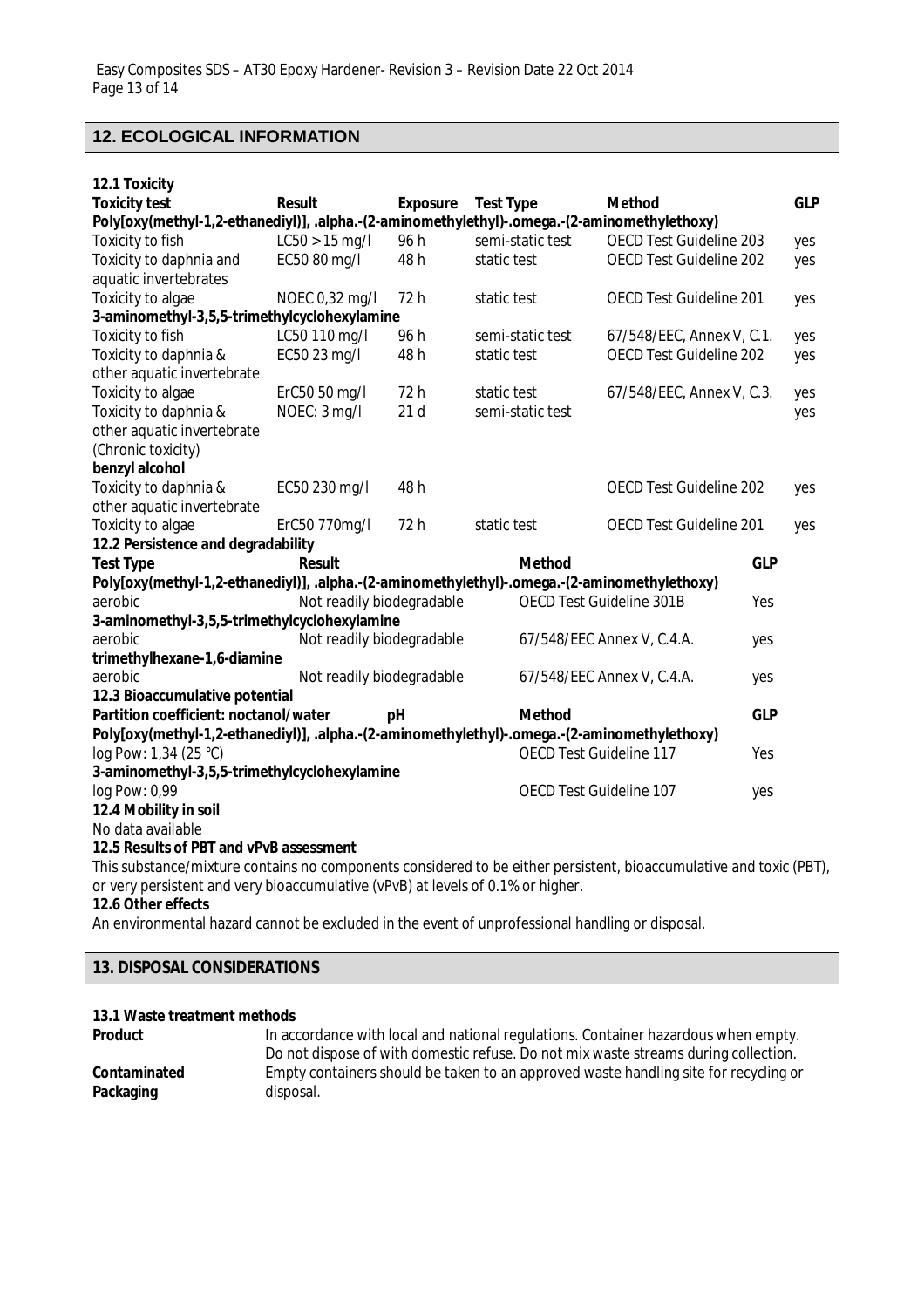### **14. TRANSPORT INFORMATION**

|                          | <b>ADR/RID</b>                   | IMDG.                     | <b>IATA</b>                |
|--------------------------|----------------------------------|---------------------------|----------------------------|
| 14.1 UN number           | UN 2735                          | UN 2735                   | UN 2735                    |
| 14.2 UN proper           | AMINES, LIQUID,                  | AMINES, LIQUID,           | AMINES, LIQUID,            |
| shipping name            | CORROSIVE, N.O.S.                | CORROSIVE, N.O.S.         | CORROSIVE, N.O.S.          |
|                          | (PolyoxypropyleneDiamine)        | (PolyoxypropyleneDiamine) | (Polyoxypropylene Diamine) |
| 14.3 Transport class(es) | 8                                | 8                         | 8                          |
| 14.4 Packing group       | Ш                                | Ш                         | Ш                          |
| Labels                   | 8                                | 8                         | 8                          |
|                          | Class, Code: C7                  | EmS Code: F-A, S-B        | Packing Instr (cargo): 856 |
| Hazard ID No             | 80                               |                           | Packing Instr (pass): 852  |
| 14.5 Environ. hazards    | <b>Environmentally hazardous</b> | Marine pollutant          |                            |

## **15. REGULATORY INFORMATION**

# **15.1 Safety, health and environmental regulations/legislation specific for the substance or mixture**

REACH - Candidate List of Substances of Very High Concern for Authorisation (Article 59). **15.2 Chemical Safety Assessment** Not applicable

This product does not contain substances of very high concern

### **16. OTHER INFORMATION**

| <b>Full text of abbreviated</b><br><b>Risk phrases</b> | R20/22 : Harmful by inhalation and if swallowed.<br>R21/22 : Harmful in contact with skin and if swallowed.<br>R22 : Harmful if swallowed.<br>R <sub>34</sub> : Causes burns.<br>R41 : Risk of serious damage to eyes.<br>R43 : May cause sensitisation by skin contact.<br>R52 : Harmful to aquatic organisms.<br>R52/53 : Harmful to aquatic organisms, may cause long-term adverse effects in the<br>aquatic environment.<br>R53 : May cause long-term adverse effects in the aquatic environment. |
|--------------------------------------------------------|-------------------------------------------------------------------------------------------------------------------------------------------------------------------------------------------------------------------------------------------------------------------------------------------------------------------------------------------------------------------------------------------------------------------------------------------------------------------------------------------------------|
| <b>Full text of abbreviated</b>                        | H302 : Harmful if swallowed.                                                                                                                                                                                                                                                                                                                                                                                                                                                                          |
| <b>Hazard statements</b>                               | H312 : Harmful in contact with skin.                                                                                                                                                                                                                                                                                                                                                                                                                                                                  |
|                                                        | H314 : Causes severe skin burns and eye damage.                                                                                                                                                                                                                                                                                                                                                                                                                                                       |
|                                                        | H317 : May cause an allergic skin reaction.                                                                                                                                                                                                                                                                                                                                                                                                                                                           |
|                                                        | H318 : Causes serious eye damage.                                                                                                                                                                                                                                                                                                                                                                                                                                                                     |
|                                                        | H332: Harmful if inhaled.                                                                                                                                                                                                                                                                                                                                                                                                                                                                             |
|                                                        | H411 : Toxic to aquatic life with long lasting effects.                                                                                                                                                                                                                                                                                                                                                                                                                                               |
|                                                        | H412 : Harmful to aquatic life with long lasting effects.                                                                                                                                                                                                                                                                                                                                                                                                                                             |
| <b>Full text of other</b>                              | Acute Tox.: Acute toxicity                                                                                                                                                                                                                                                                                                                                                                                                                                                                            |
| abbreviations                                          | Aquatic Chronic: Chronic aquatic toxicity                                                                                                                                                                                                                                                                                                                                                                                                                                                             |
|                                                        | Eye Dam.: Serious eye damage                                                                                                                                                                                                                                                                                                                                                                                                                                                                          |
|                                                        | Skin Corr.: Skin corrosion                                                                                                                                                                                                                                                                                                                                                                                                                                                                            |
|                                                        | Skin Sens.: Skin sensitisation                                                                                                                                                                                                                                                                                                                                                                                                                                                                        |
| <b>Further information</b>                             | The information supplied in this Safety Data Sheet is designed only as guidance for the<br>safe use, storage and handling of the product. This information is correct to the best of<br>our knowledge and belief at the date of publication however no guarantee is made to its<br>accuracy. This information relates only to the specific material designated and may not be<br>valid for such material used in combination with any other materials or in any other<br>process.                     |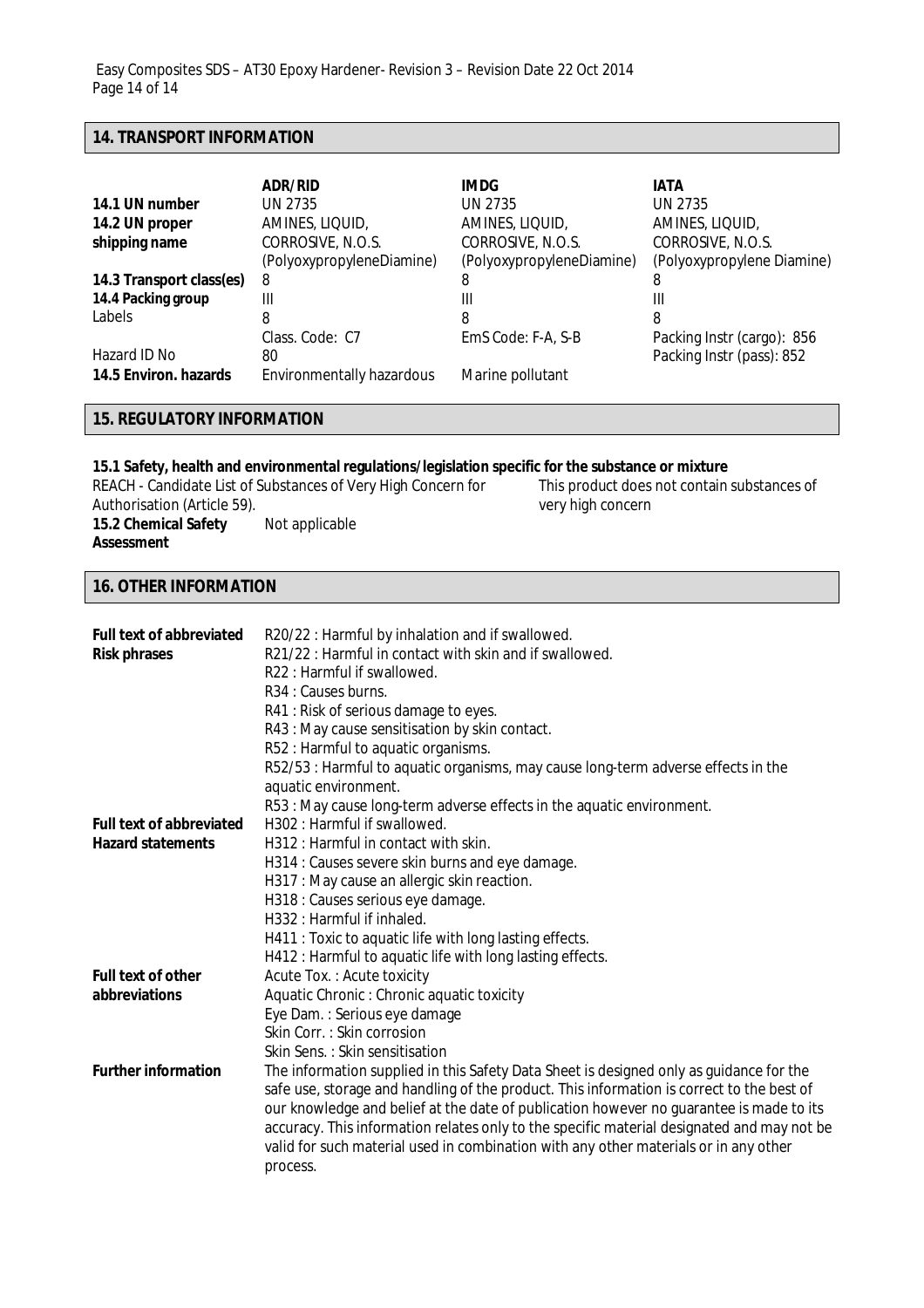

# SAFETY DATA SHEET **PVA MOULD RELEASE AGENT**

# **1. IDENTIFICATION OF THE SUBSTANCE / PREPARATION AND THE COMPANY**

| 1.1 Product name   | <b>PVA Mould Release Agent</b>                                                    |
|--------------------|-----------------------------------------------------------------------------------|
| 1.2 Identified Use | As a mould release/parting agent for use when fabricating mouldings in composites |
|                    | layups.                                                                           |
| 1.3 Company        | Easy Composites Ltd                                                               |
|                    | Unit 39                                                                           |
|                    | Park Hall Business Village                                                        |
|                    | Longton, Stoke-on-Trent                                                           |
|                    | ST3 5XA                                                                           |
|                    | United Kingdom                                                                    |
| Email              | sales@easycomposites.co.uk                                                        |
| 1.4 Telephone      | +44 (0) 1782 454499                                                               |

# **2. HAZARDS IDENTIFICATION**

| 2.1. Classification of the substance or mixture |                                                                                                                                     |
|-------------------------------------------------|-------------------------------------------------------------------------------------------------------------------------------------|
| <b>Classification - EC</b><br>1272/2008         | Asp. Tox. 1, Flam. Liq. 2, Eye Irrit. 2                                                                                             |
| 2.2. Label elements<br><b>Hazard pictograms</b> |                                                                                                                                     |
| <b>Signal Word</b>                              | Danger                                                                                                                              |
| <b>Hazard Phrases</b>                           | Highly flammable liquid and vapour.                                                                                                 |
|                                                 | Causes serious eye irritation.                                                                                                      |
|                                                 | May be fatal if swallowed and enters airways.                                                                                       |
|                                                 | Repeated exposure may cause skin dryness or cracking.                                                                               |
| <b>Precautionary Phrases</b>                    | Wear protective gloves/protective clothing/eye protection/face protection.                                                          |
|                                                 | Store in a well-ventilated place. Keep cool.                                                                                        |
|                                                 | Keep container tightly closed.                                                                                                      |
|                                                 | Keep away from heat/sparks/open flames/hot surfaces. - No smoking.                                                                  |
|                                                 | In case of fire: Use dry powder or alcohol resistant foam for extinction.                                                           |
|                                                 | IF IN EYES: Rinse cautiously with water for several minutes. Remove contact lenses, if<br>present and easy to do. Continue rinsing. |
|                                                 | IF SWALLOWED: Immediately call a POISON CENTER or doctor/physician.                                                                 |
|                                                 | Do NOT induce vomiting.                                                                                                             |
|                                                 | Dispose of contents/container to an authorised waste collection point                                                               |

# **3. COMPOSITION / INFORMATION ON INGREDIENTS**

| 3.1. Substances                                  | Conc. | CAS No. | EC No. | <b>CAS Symbols/Risk phrases</b>               |
|--------------------------------------------------|-------|---------|--------|-----------------------------------------------|
| propan-2-ol; isopropyl alcohol; 30 - 40% 67-63-0 |       |         |        | 200-661-7 Categories: Eye Irrit. 2, STOT SE 3 |
| isopropanol                                      |       |         |        | Symbols: GHS02;GHS07;F; Xi                    |
|                                                  |       |         |        | R/H Phrases: H225;H319;H336;R11;R36;R67       |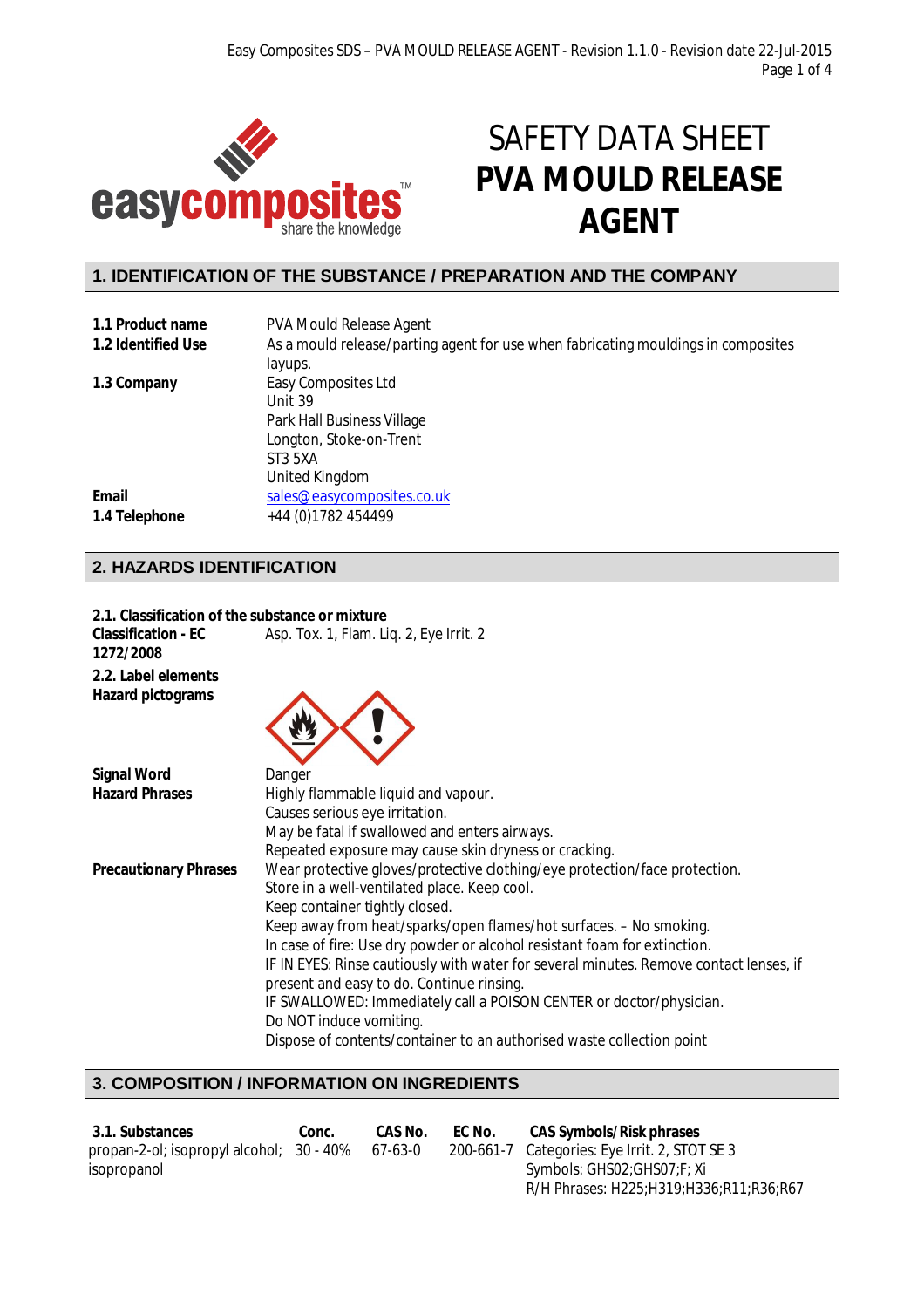# **4. FIRST AID MEASURES**

### **4.1 Description of first aid measures**

| If On Skin (Or Hair) | Remove/Take off immediately all contaminated clothing. Rinse skin with water/shower.   |
|----------------------|----------------------------------------------------------------------------------------|
| If In Eyes           | Rinse cautiously with water for several minutes. Remove contact lenses, if present and |
|                      | easy to do. Continue rinsing. Get medical advice/attention.                            |
| <b>If Curallowed</b> | Immodiately call a DOISON CENTER or doctor/physician. Do NOT induce yomiting           |

**If Swallowed** Immediately call a POISON CENTER or doctor/physician. Do NOT induce vomiting. **4.3 Indication of any immediate medical attention and special treatment needed**

Immediately call a POISON CENTER or doctor/physician.

# **5. FIRE FIGHTING MEASURES**

| 5.1 Extinguishing media               | In case of fire use water spray or fog, alcohol resistant foam, dry chemical or carbon<br>dioxide                                                       |
|---------------------------------------|---------------------------------------------------------------------------------------------------------------------------------------------------------|
| 5.2 Special hazards                   | Vapours are heavier than air and may travel considerable distances to a source of<br>ignition and flashback. Flammable and Irritant. Vapours may ignite |
| 5.3 Advice for<br><b>Firefighters</b> | Fight fire with normal precautions from a reasonable distance. Keep container(s)<br>exposed to fire cool, by spraying with water                        |

# **6. ACCIDENTAL RELEASE MEASURES**

| 6.1 Personal<br>precautions                                        | Follow the manufacturer's recommended procedures for the decontamination of the<br>area affected by the spillage. Vapours are heavier than air and may travel considerable<br>distances to a source of ignition and flashback. Wear protective clothing as per section 8.    |
|--------------------------------------------------------------------|------------------------------------------------------------------------------------------------------------------------------------------------------------------------------------------------------------------------------------------------------------------------------|
| 6.2 Environmental<br>precautions                                   | Avoid release to the environment. Refer to special instructions/Safety data sheets<br>- Contain spillage by any means possible<br>- Stop leak if safe to do so.                                                                                                              |
| 6.3. Methods and<br>material for<br>containment and<br>cleaning up | Absorb spillage in inert material and shovel up. Do not absorb spillage in sawdust or<br>other combustible material. Remove contaminated material to safe location for<br>subsequent disposal. Ventilate the area and wash spill site after material pick-up is<br>complete. |

# **7. HANDLING AND STORAGE**

|                          | 7.1. Precautions for safe Keep away from heat/sparks/open flames/hot surfaces. No smoking. Ground/bond |
|--------------------------|--------------------------------------------------------------------------------------------------------|
| handling                 | container and receiving equipment. Use explosion-proof electrical/ventilating/lighting.                |
|                          | Use only non-sparking tools. Take precautionary measures against static discharge.                     |
|                          | Wash hands thoroughly after handling. Wear protective gloves/protective clothing/eye                   |
|                          | protection/face protection. Dispose of contents/container to disposal contractor.                      |
| 7.2. Conditions for safe | Keep container tightly closed. Ground/bond container and receiving equipment. Use                      |
| storage, including any   | explosion-proof electrical/ventilating/lighting. Store in a well-ventilated place. Keep                |
| incompatibilities        | cool. Store locked up.                                                                                 |

# **8. EXPOSURE CONTROLS / PERSONAL PROTECTION**

### **8.1 Control parameters**

| OES/LTEL            | 500 mg/m $3$   |
|---------------------|----------------|
| OES / STEL          | $625$ mg/m $3$ |
| DNEL (dermal)       | 888 mg/kg      |
| DNEL (inhalational) | 500 mg/m $3$   |

### **8.2 Exposure controls**

Wear protective gloves/protective clothing/eye protection/face protection.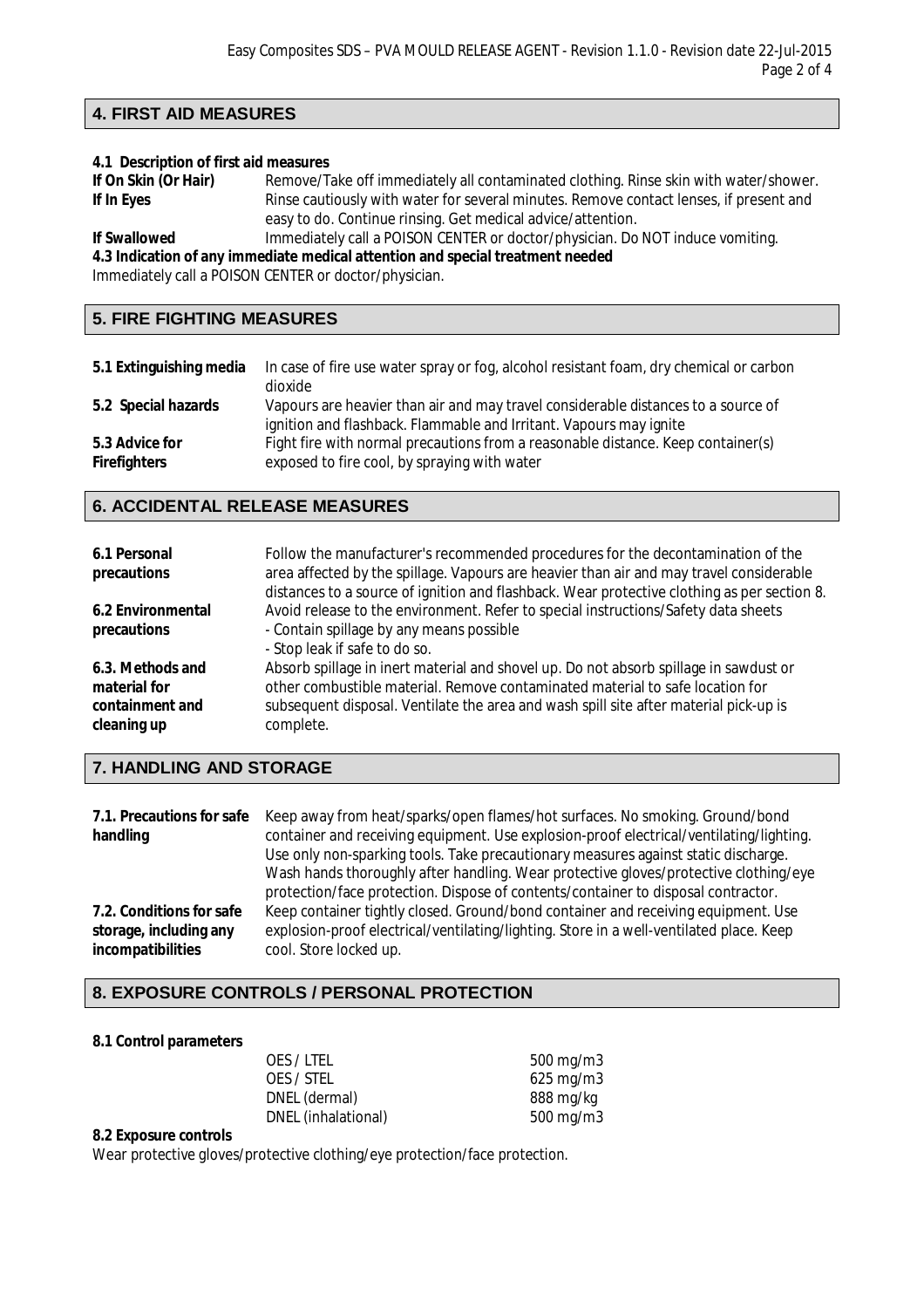# **9. PHYSICAL AND CHEMICAL PROPERTIES**

### **9.1. Information on basic physical and chemical properties**

| Appearance            | Colourless, Liquid, viscous  |
|-----------------------|------------------------------|
| Colour                | Blue                         |
| <b>Odour</b>          | Alcohol odour                |
| <b>Boiling Point</b>  | 82                           |
| <b>Flash point</b>    | 22                           |
| <b>Density</b>        | Density 0.96 g/cm3           |
| <b>Vapour Density</b> | $air = 1) 2.1$               |
| <b>Viscosity</b>      | 35 - 40 secs Ford Cup 4 @ 20 |
| <b>VOC Content</b>    | 35%                          |
|                       |                              |

# **10. STABILITY AND REACTIVITY**

| This article is considered stable under normal conditions<br>Considered stable under normal conditions<br>No hazardous reactions known if used for its intended purpose. Vapours may ignite |
|---------------------------------------------------------------------------------------------------------------------------------------------------------------------------------------------|
|                                                                                                                                                                                             |
| Keep away from strong oxidizing substances. Keep away from heat and sources of                                                                                                              |
| ignition                                                                                                                                                                                    |
| Incompatible with oxidizing substances.                                                                                                                                                     |
|                                                                                                                                                                                             |
| Decomposition products may include carbon oxides. Decomposition products may<br>include toxic and irritant fumes                                                                            |
|                                                                                                                                                                                             |

# **11. TOXICOLOGICAL INFORMATION**

### **11.1. Information on toxicological effects**

| <b>General information</b> | No information available but must be considered harmful                           |
|----------------------------|-----------------------------------------------------------------------------------|
| Eye contact                | Irritancy (eye, human) - irritant                                                 |
| <b>Skin contact</b>        | Can cause damage to the skin. Can cause damage to the digestive system. Can cause |
|                            | damage to the respiratory system                                                  |

# **12. ECOLOGICAL INFORMATION**

| <b>General information</b>                         | On available data, substance is not harmful to the environment. Large or frequent spills<br>into the Environment may cause damage. |
|----------------------------------------------------|------------------------------------------------------------------------------------------------------------------------------------|
| 12.1 Toxicity                                      | No information available                                                                                                           |
| 12.2. Persistence and                              | No information available                                                                                                           |
| degradability                                      |                                                                                                                                    |
| 12.3. Bioaccumulative<br>potential                 | Bioaccumulation is insignificant                                                                                                   |
| 12.4. Mobility in soil                             | miscible with water                                                                                                                |
| 12.5. Results of PBT and<br><b>vPvB</b> assessment | Not a PBT according to REACH Annex XIII                                                                                            |
| 12.6. Other adverse<br>effects                     | Toxic to sewage works organisms                                                                                                    |

### **13. DISPOSAL CONSIDERATIONS**

**13.1 Waste Treatment Methods** Dispose of contents/container to authorised disposal contractor